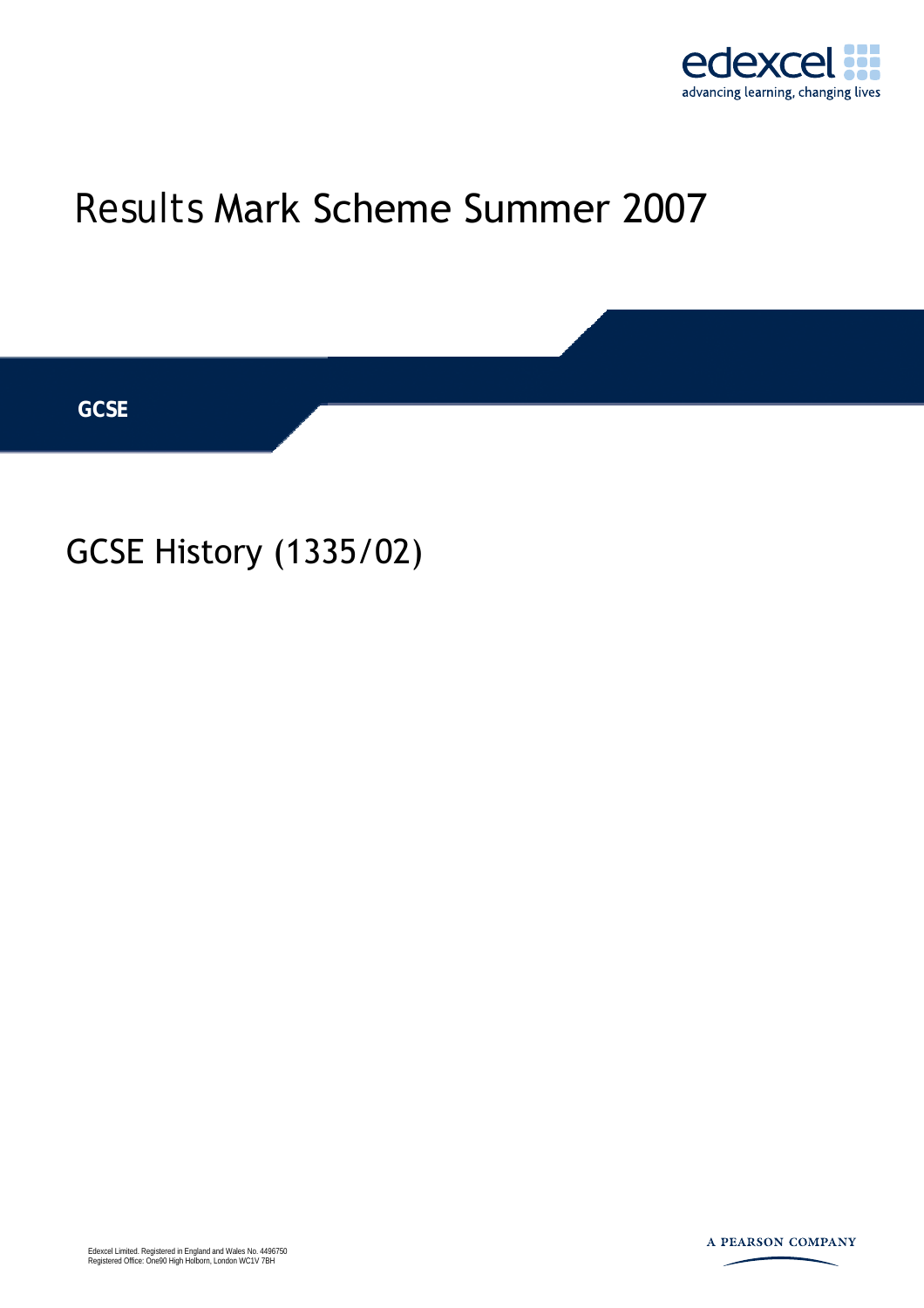Edexcel is one of the leading examining and awarding bodies in the UK and throughout the world. We provide a wide range of qualifications including academic, vocational, occupational and specific programmes for employers.

Through a network of UK and overseas offices, Edexcel's centres receive the support they need to help them deliver their education and training programmes to learners.

For further information please call our Customer Services on 0870 240 9800, or visit our website at www.edexcel.org.uk.

Summer 2007

Publications Code UG 019233

All the material in this publication is copyright © Edexcel Ltd 2006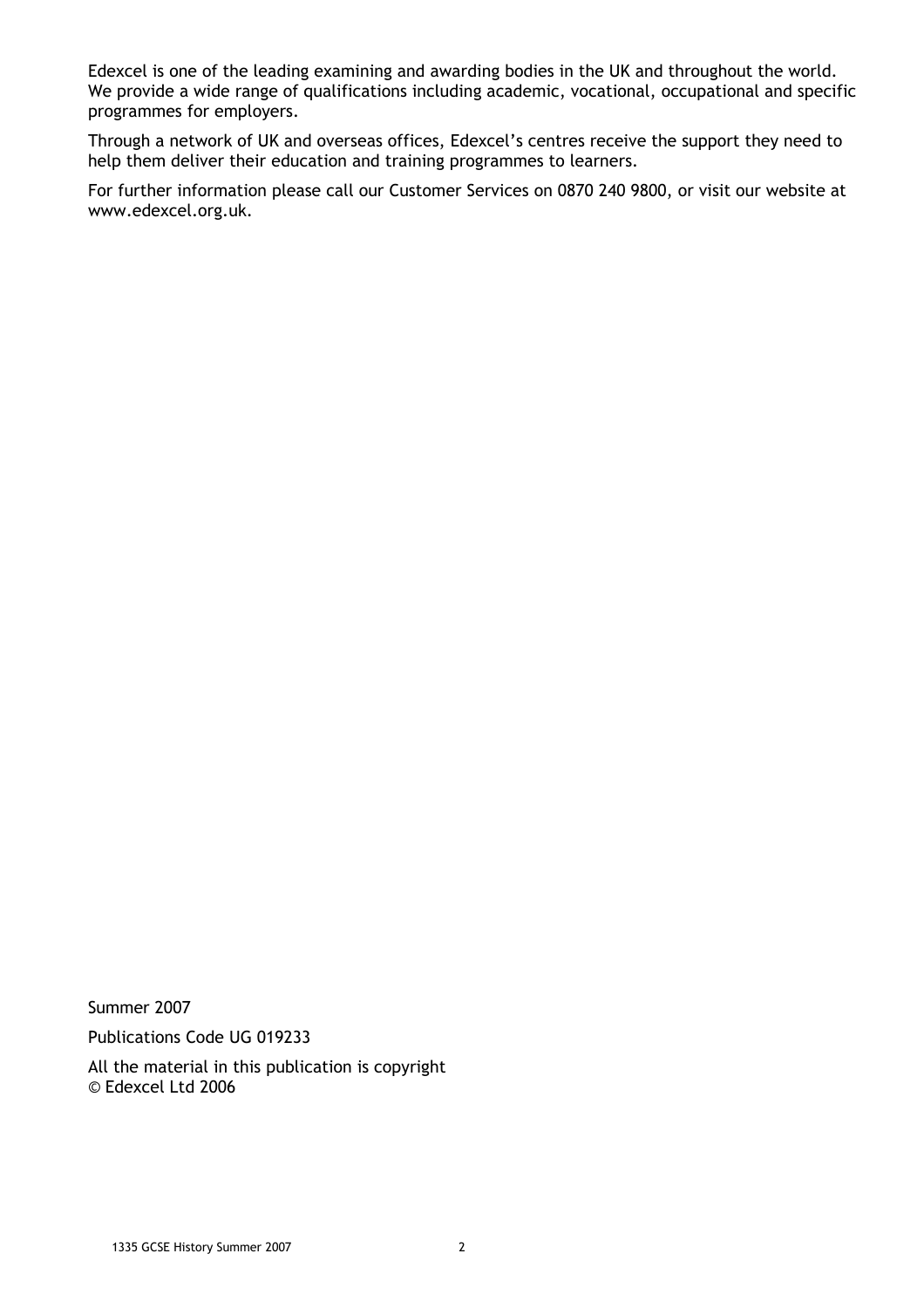### **Contents**

| 1.  | Section G: Parliamentary enclosures and its effects c.1790-c1830              | 5  |
|-----|-------------------------------------------------------------------------------|----|
| 2.  | Section H: Poverty and poor relief, c.1790-1850                               | 9  |
| 3.  | Section I: The Chartist movement, c.1830-1850                                 | 13 |
| 4.  | Section J: The campaigns for factory and mines reform, c1800-1880             | 17 |
| 5.  | Section K: The campaigns for women's suffrage c.1870-1918                     | 19 |
| 6.  | Section L: The impact of cinema, radio and television since 1918              | 23 |
| 7.  | Section M: The impact of the Great Depression on Britain c.1929-1939          | 27 |
| 8.  | Section N: The impact of the Second World War on<br>British Society to c.1951 | 29 |
| 9.  | Section O: Race relations in a multi-cultural society since 1945              | 31 |
| 10. | Section P: Northern Ireland c.1964-1996                                       | 33 |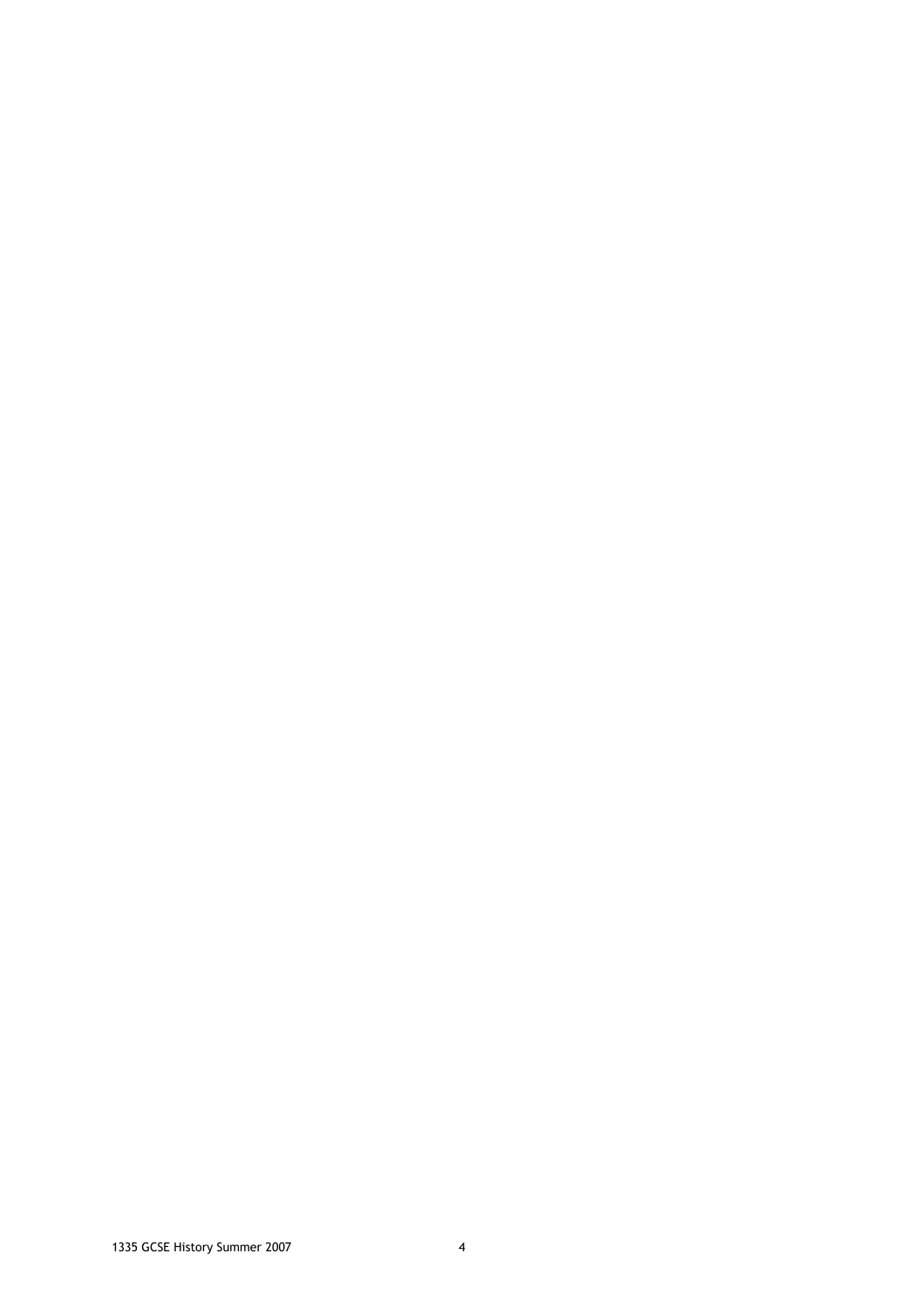### **SYLLABUS B PAPER 2 MARK SCHEME 2007**

### **1. Parliamentary Enclosure and Its Effects, c.1790-c.1830**

| (a) |          | What can you learn from Source A about farming in villages before enclosure?                                                                                                                                                                              | (4)     |
|-----|----------|-----------------------------------------------------------------------------------------------------------------------------------------------------------------------------------------------------------------------------------------------------------|---------|
|     | Target:  | Comprehension of a source. (AO2)                                                                                                                                                                                                                          |         |
|     | Level 1: | Simple statements about waste of land or spread of weeds OR                                                                                                                                                                                               |         |
|     |          | poor use made of commons or direct description of the source                                                                                                                                                                                              |         |
|     |          | only.                                                                                                                                                                                                                                                     | $(1-2)$ |
|     | Level 2: | Developed statements making inferences from the source or that<br>clearly demonstrate understanding of wasteful system and need for<br>cooperation with effective use of the source in support. Simplistic                                                |         |
|     |          | list Max 3.                                                                                                                                                                                                                                               | $(3-4)$ |
|     |          |                                                                                                                                                                                                                                                           |         |
| (b) |          | Do the Sources B and C support what source A says about agriculture before<br>enclosure? Explain your answer using all three sources.                                                                                                                     | (6)     |
|     |          | Corroboration by cross-referencing of sources. (AO2)                                                                                                                                                                                                      |         |
|     | Target:  | Be generous                                                                                                                                                                                                                                               |         |
|     | Level 1: | Simple statements noting one area of support or several basic<br>statements, such as the use of common land in all three or value<br>shown in Source B N.B. candidates who only refer to 2 sources<br>cannot go above the top of this level (max 3 marks) | $(1-3)$ |
|     | Level 2: | Developed statements indicating areas of support or lack of it using<br>all three sources e.g. identifies clearly lack of support in B and                                                                                                                |         |
|     |          | neutral view of map. Can comment on extent of support for top<br>mark.                                                                                                                                                                                    | $(4-6)$ |
| (c) |          | How useful are these sources in helping you to understand who benefited<br>from enclosure in the period after 1750?                                                                                                                                       | (8)     |
|     | Target:  | Making judgement relating analysis of sources to contextual<br>knowledge. (AO2)                                                                                                                                                                           |         |
|     | Level 1: | Simple statements about the sources regarding value simply as<br>information contained e.g. they show the effect of enclosures on<br>those who gained or lost out.                                                                                        | $(1-3)$ |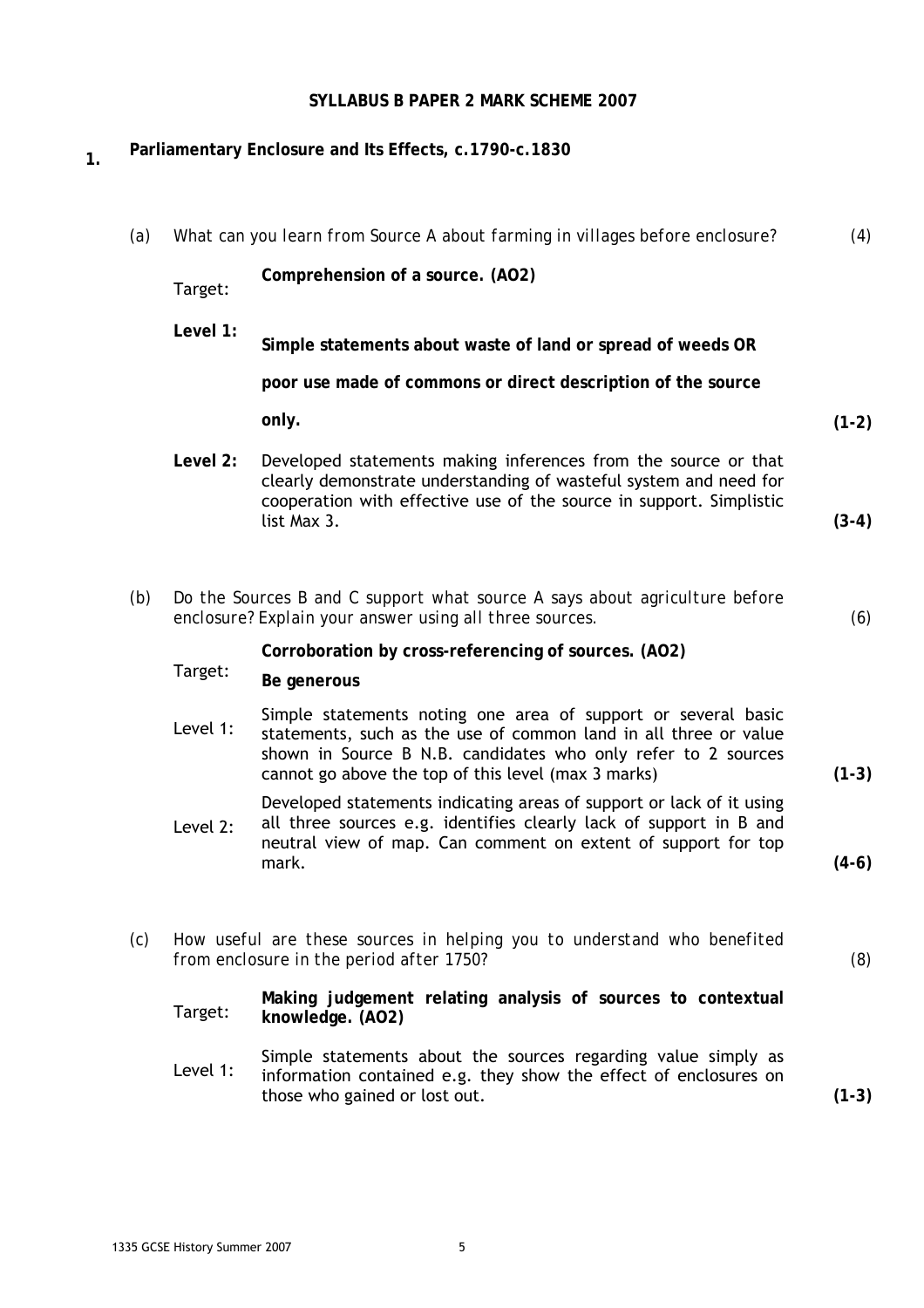- Level 2: **Developed statements on value of the sources making effective use of both sources using origin/content indicating value of sources OR can make inferences from the sources about value, e.g. a personal view of an enclosure commissioner and the other a map or similar. Max 4 for one source only. Max 5 for responses that fail to discuss value in context. (4-6)**
- Developed explanation making effective use of the nature, origin or<br>Level 3: purpose of the seurees supported by appropriately selected purpose of the sources supported by appropriately selected knowledge. Critical assessment based on the use of sources as evidence. Can comment both in terms of positive aspects of each source and possible limitations in context e.g. information about one enclosed village only negative side mentioned in E. Possibly will comment on value of Arthur Young as agricultural commentator. **(7-8)**
- *(d) Parliamentary enclosure in the period 1750-1830 caused little hardship to all those involved in agriculture.*

*Use the sources, and you own knowledge, to explain whether you agree with this view of the effects of Parliamentary enclosure. (12)* 

Making judgement about an interpretation, relating analysis of Target: sources to contextual knowledge (AO3) **sources to contextual knowledge. (AO3)** 

- Level 1: **Simple statements indicating yes or no with limited use of sources or own knowledge e.g. some effects such as more work and greater profits or indicates areas where some people suffered. (1-3)**
- Level 2: **Developed statements offering points in support of a view using sources OR relevant knowledge e.g. can clearly indicate ways in which enclosure had great effect on communities, will indicate that there was suffering. Candidates who use EITHER only their own knowledge OR only implicit use of sources cannot go above level 2. (4-6)**
- Developed explanation giving a judgement making confident use of<br>Level 3: sources and supported by appropriately selected knowledge e.g. sources and supported by appropriately selected knowledge e.g. understands that the issue is not simplistic that effects greater in some areas then other but overall can explain economic and social gains and losses. **(7-10)**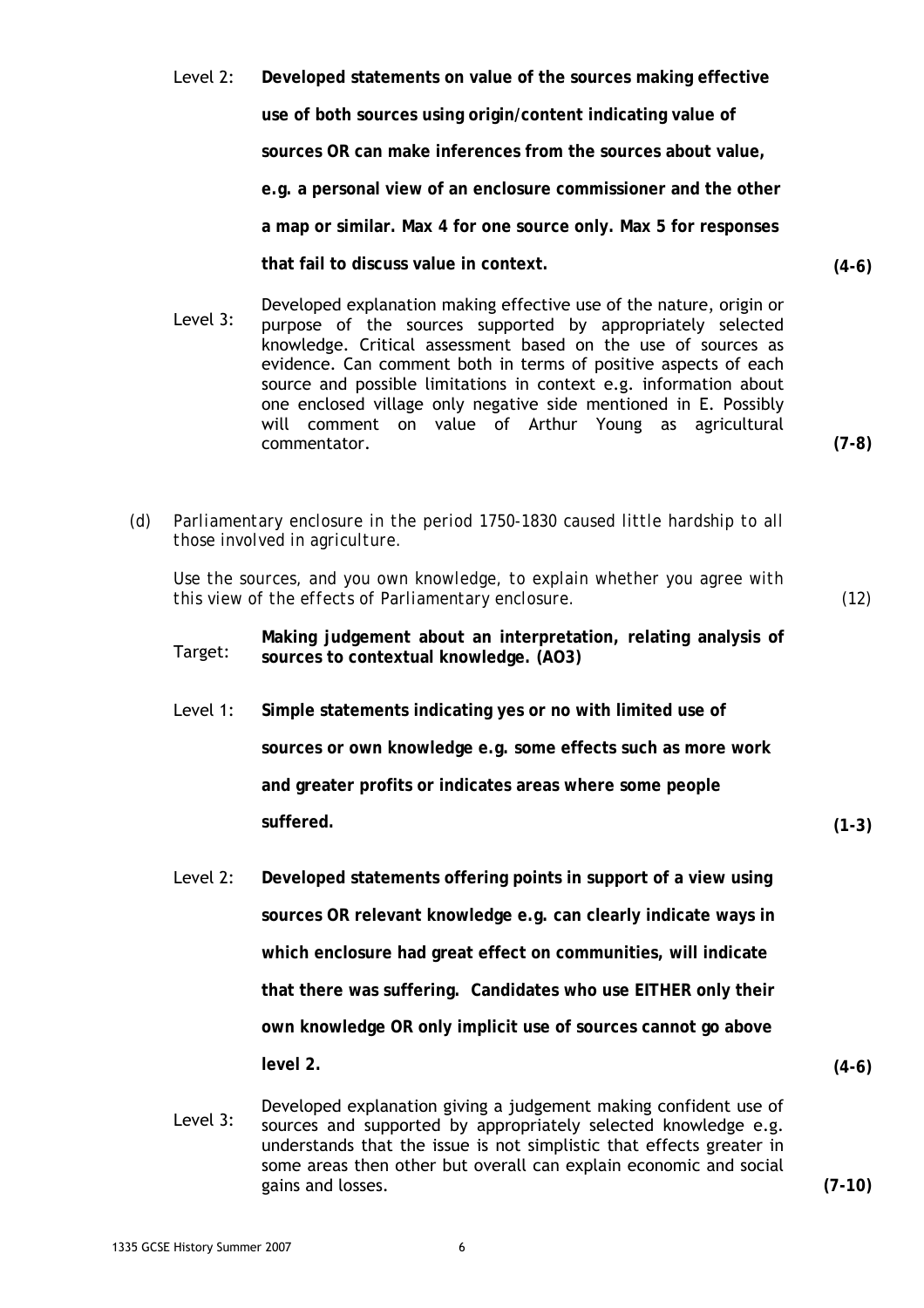Level 4: **Sustained argument giving a reasoned judgement making effective use of the sources as evidence supported by precisely selected knowledge e.g. shows clear understanding of the concept of balance and can place effects both benefits and losses in context economically, socially or geographically. Focuses specifically on communities and can indicate both extent and relative effects. (11-12)**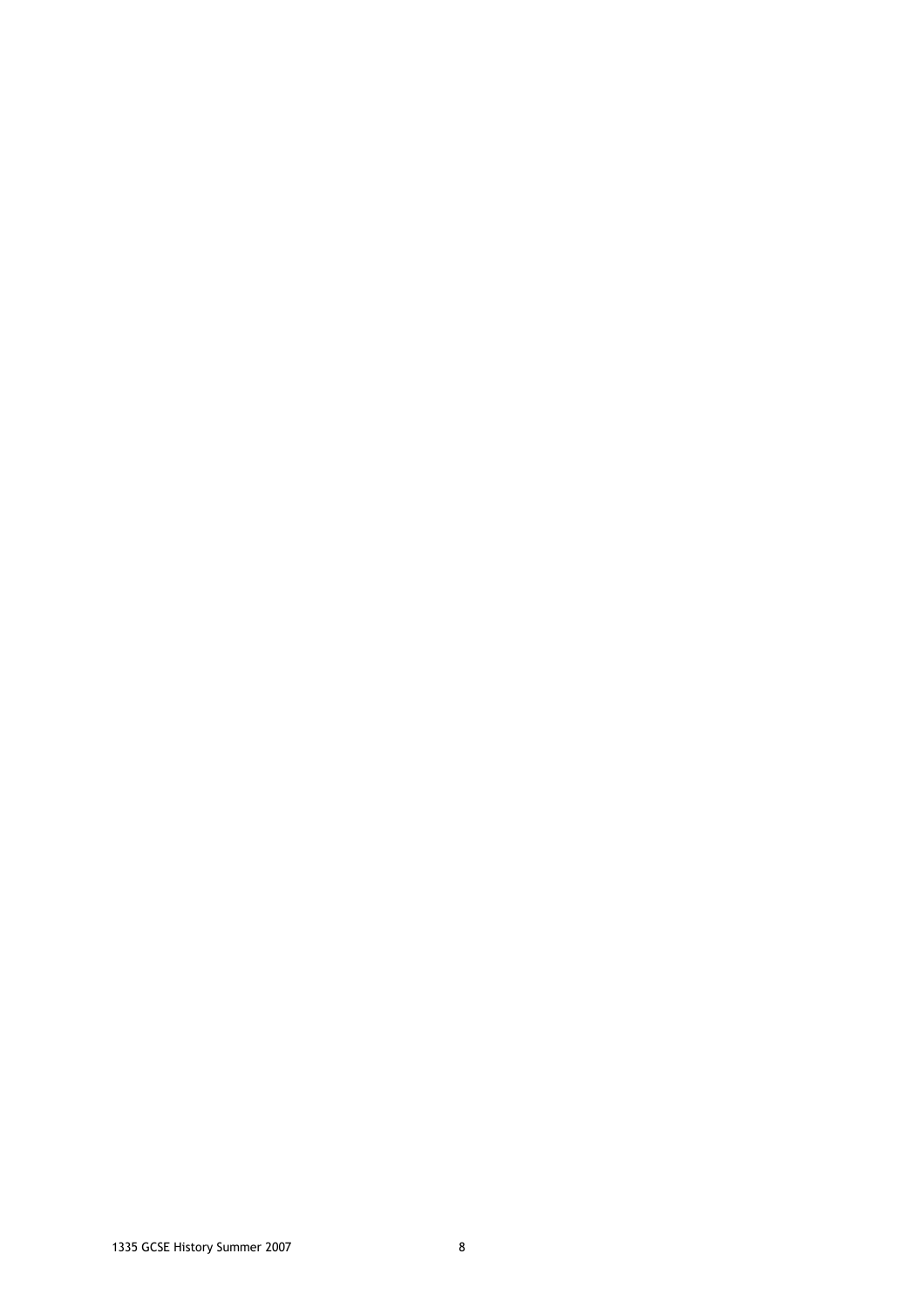### **2. Poverty and Poor Relief, c.1790-1850**

*(a) What can you learn from Source A about the effects of the Speenhamland System of poor relief? (4)* 

Target: **Comprehension of a source (AO2)** 

Level 1: **Simple statements about either wages being kept low or was** 

**abused. (1-2)** 

- Developed statements making inferences from source OR shows clear<br>Level 2: understanding of soveral identified weaknesses e.g. kept wages low understanding of several identified weaknesses e.g. kept wages low and encouraged rioting and did not encourage work. Simplistic list of details max 3. **(3-4)**
- *(b) Do Sources B and C support what Source A says about the effects of the Speenhamland System? Explain your answer using all three sources. (6)*

Target: **Corroboration by cross-referencing of sources. (AO2)** 

- Level 1: **Simple statements noting one area of support or several basic statements, such as encourages abuse and violence in Sources A and B or kept wages low and poverty. N.B. candidates who only refer to 2 sources cannot go above the top of this level (max 3 marks) (1-3)**
- Level 2: **Developed statements indicating areas of support or lack of it in all three sources such as bad effect on the poor identified in all three sources but can indicate other areas where support is more questionable. Can comment on extent of support for top mark. (4-6)**
- *(c) How useful are these sources in helping you to understand people's reactions to the Poor Law Amendment Act of 1834? (8)*

Target: **Making judgement relating analysis of sources to contextual knowledge. (AO2)** 

Level 1: **Simple statements about the sources regarding value simply as information contained e.g. shows a riot and good labourers. (1-3)**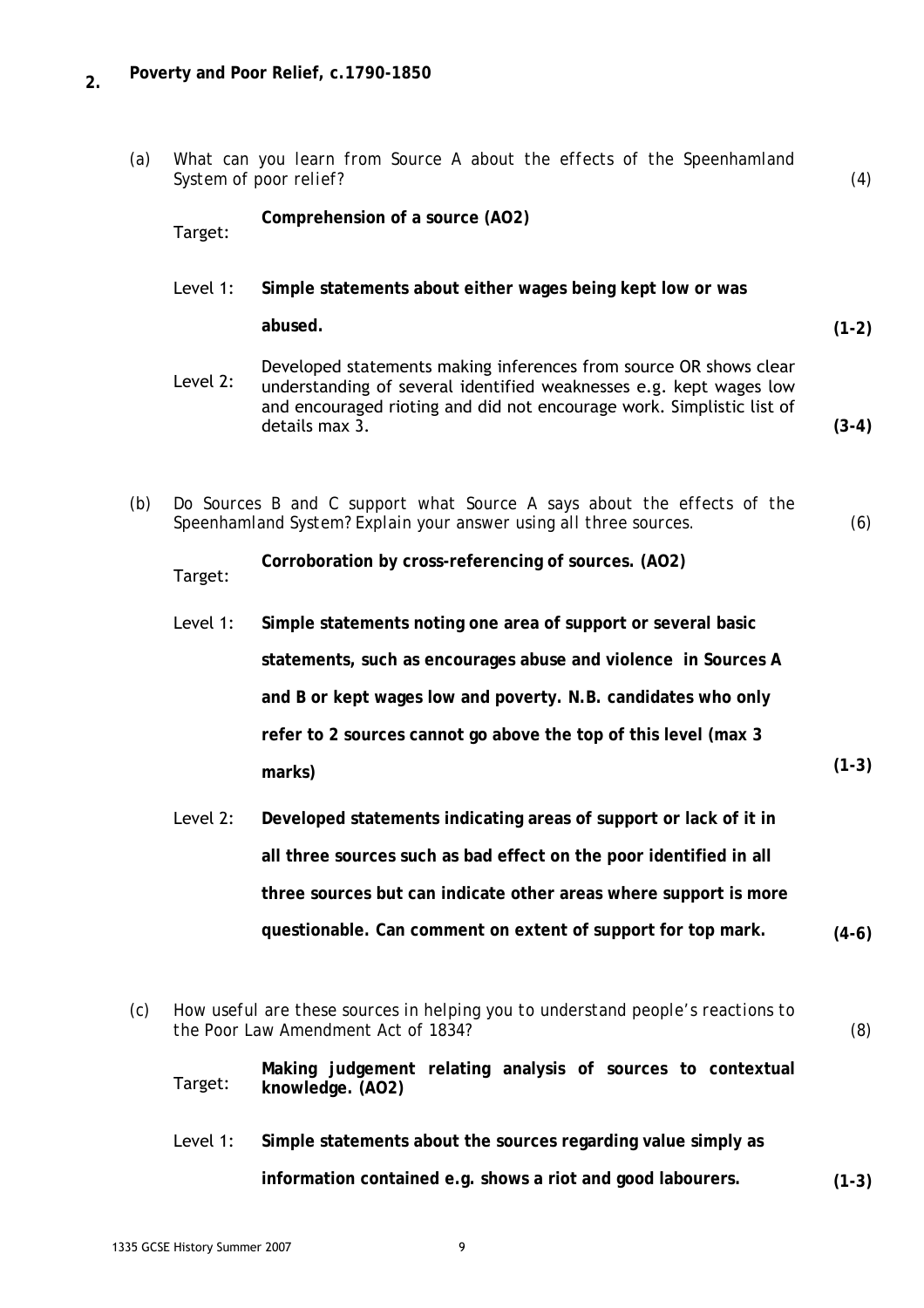- Level 2: **Developed statements on value making effective use of both sources in terms of origin/content indicating value of sources OR can make inferences from the sources about value, e.g. a drawing of the period or an official report from one Union. Can make some comment on possible limitations. Max 4 for one source only. Max 5 marks for responses that fail to discuss value in context. (4-6)**
- Level 3: **Developed explanation making effective use of the nature, origin or purpose of the sources supported by appropriately selected knowledge. Critical assessment based on the use of sources as evidence. Can comment both in terms of positive aspects of each source and possible limitations in context e.g. elements of bias and only indicates one workhouse or incident. (7-8)**
- *(d) 'The New Poor law provided a fair system of poor relief for all people'*

*Use the sources, and your own knowledge, to explain whether you agree with this view of the effects of the Poor Law Amendment Act of 1834. (12)* 

Target: Making judgement about an interpretation, relating analysis of

sources to contextual knowledge. (AO3)

- Simple statements indicating yes or no with limited use of sources or<br>Level 1: Sown knowledge e.g. it saved money and put fear into paypers or no own knowledge e.g. it saved money and put fear into paupers or no it was inhumane treated people like animals. **(1-3)**
- Developed statements offering points in support of a view using<br>Level 2: sources OP relevant knowledge a g can clearly indicate areas where sources OR relevant knowledge e.g. can clearly indicate areas where the new law worked and can compare with previous systems but can also comment on areas where conditions got worse for the poor. Candidates who use EITHER only their own knowledge OR only implicit use of sources cannot go above level 2. **(4-6)**
- Developed explanation giving a judgement making confident use of<br>Level 3: sources supported by appropriately selected knowledge e.g. sources supported by appropriately selected knowledge e.g. understands areas of success of the new measure and benefits for tax payer others where the New Poor Law was clearly cruel with examples. **(7-10)**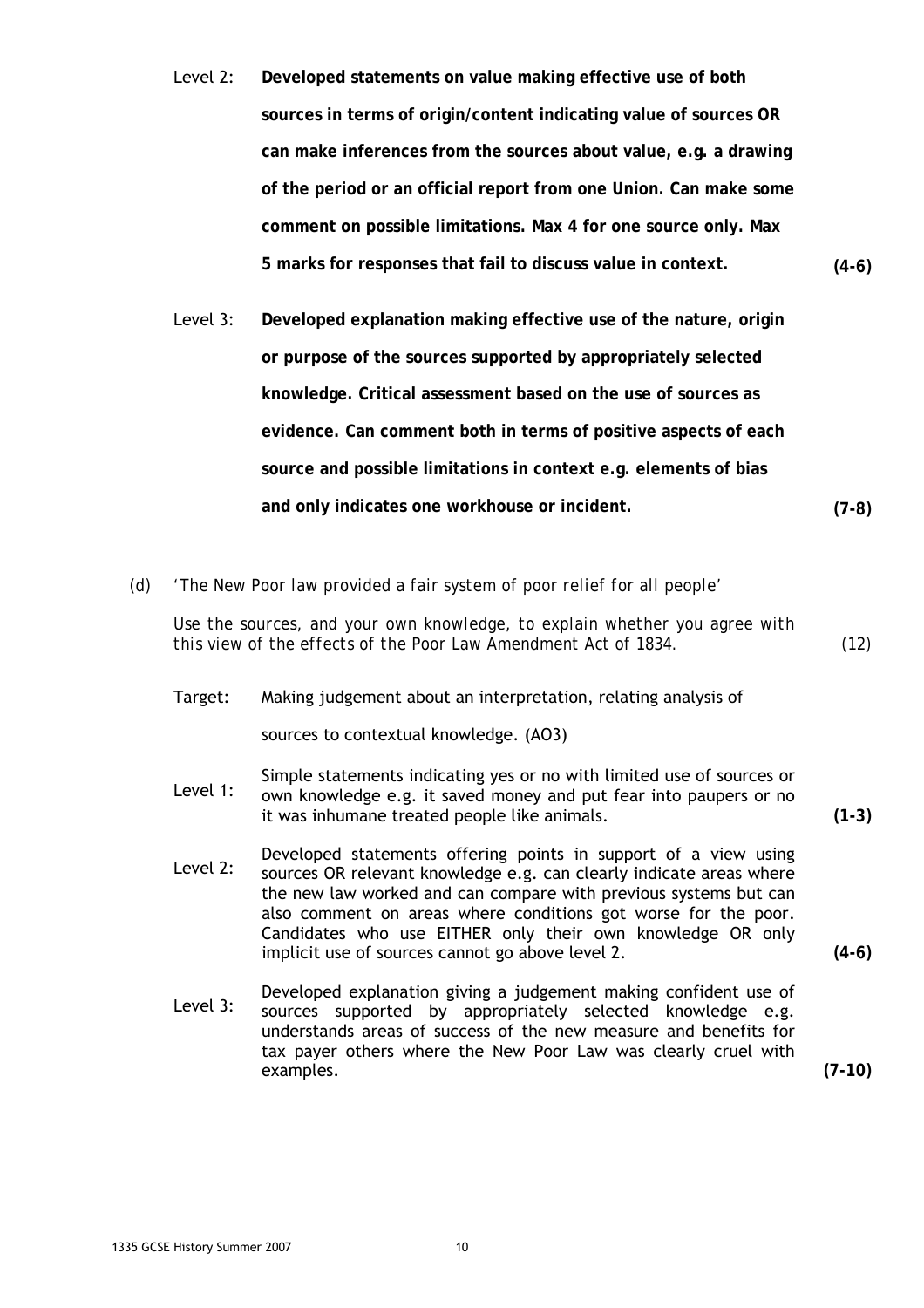Level 4: **Sustained argument giving a reasoned judgement making effective use of the sources as evidence supported by precisely selected knowledge e.g. can make a balanced evaluation of both sides of the argument. (11-12)**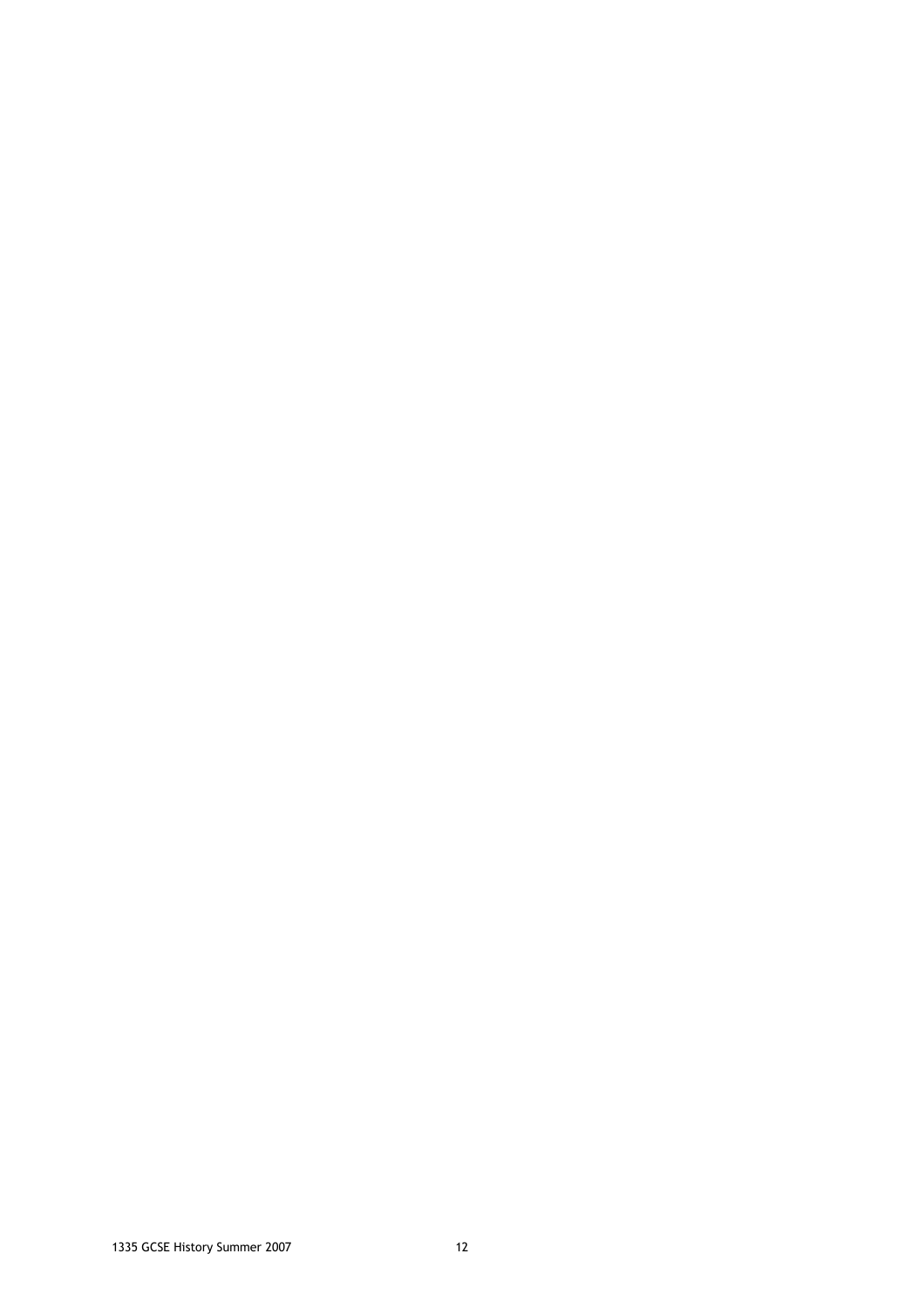| (a) | What can you learn from Source A about the leaders of the Chartist movement? |                                                                                                                                                       |         |  |
|-----|------------------------------------------------------------------------------|-------------------------------------------------------------------------------------------------------------------------------------------------------|---------|--|
|     | Target:                                                                      | Comprehension of a source. (AO2)                                                                                                                      |         |  |
|     | Level 1:                                                                     | Simple statements about different views on the use of force or                                                                                        |         |  |
|     |                                                                              | violence. Basic identification of moral/physical force.                                                                                               | $(1-2)$ |  |
|     | Level 2:                                                                     | Developed statements making inferences from source OR that                                                                                            |         |  |
|     |                                                                              | clearly show understanding of above. For the top mark should                                                                                          |         |  |
|     |                                                                              | make more effective use of the source in support e.g. Lovett's                                                                                        |         |  |
|     |                                                                              | views on the value of education.                                                                                                                      | $(3-4)$ |  |
|     |                                                                              |                                                                                                                                                       |         |  |
| (b) |                                                                              | Do Sources B and C support what Source A says about divisions over the<br>methods used by the Chartists? Explain your answer using all three sources. | (6)     |  |

Target: **Corroboration by cross-referencing of sources. (AO2)** 

Simple statements or sound basic statements indicating one area of<br>Level 1: support such as shows violence in Source B and threats of violence in support such as shows violence in Source B and threats of violence in C. N.B. candidates who only refer to 2 sources cannot go above the top of this level (max 3 marks) **(1-3)** 

- Developed statements indicating areas of support or lack of it in all<br>Level 2: three sources a g shows use of violence in B but mere belanced three sources, e.g. shows use of violence in B but more balanced view in Source C. A and C talk of violence and moral force whereas B shows just violence. Can comment on extent of support for top mark. **(4-6)**
- *(c) How useful are these sources in helping you understand the methods used by the Chartists? (8)*

Target: **Making judgement relating analysis of sources to contextual knowledge. (AO2)** 

Simple statement about the sources as information regarding value<br>Level 1: simply as information contained a g, both show use of moral force or simply as information contained e.g. *both show use* of moral force or peaceful methods. **(1-3)**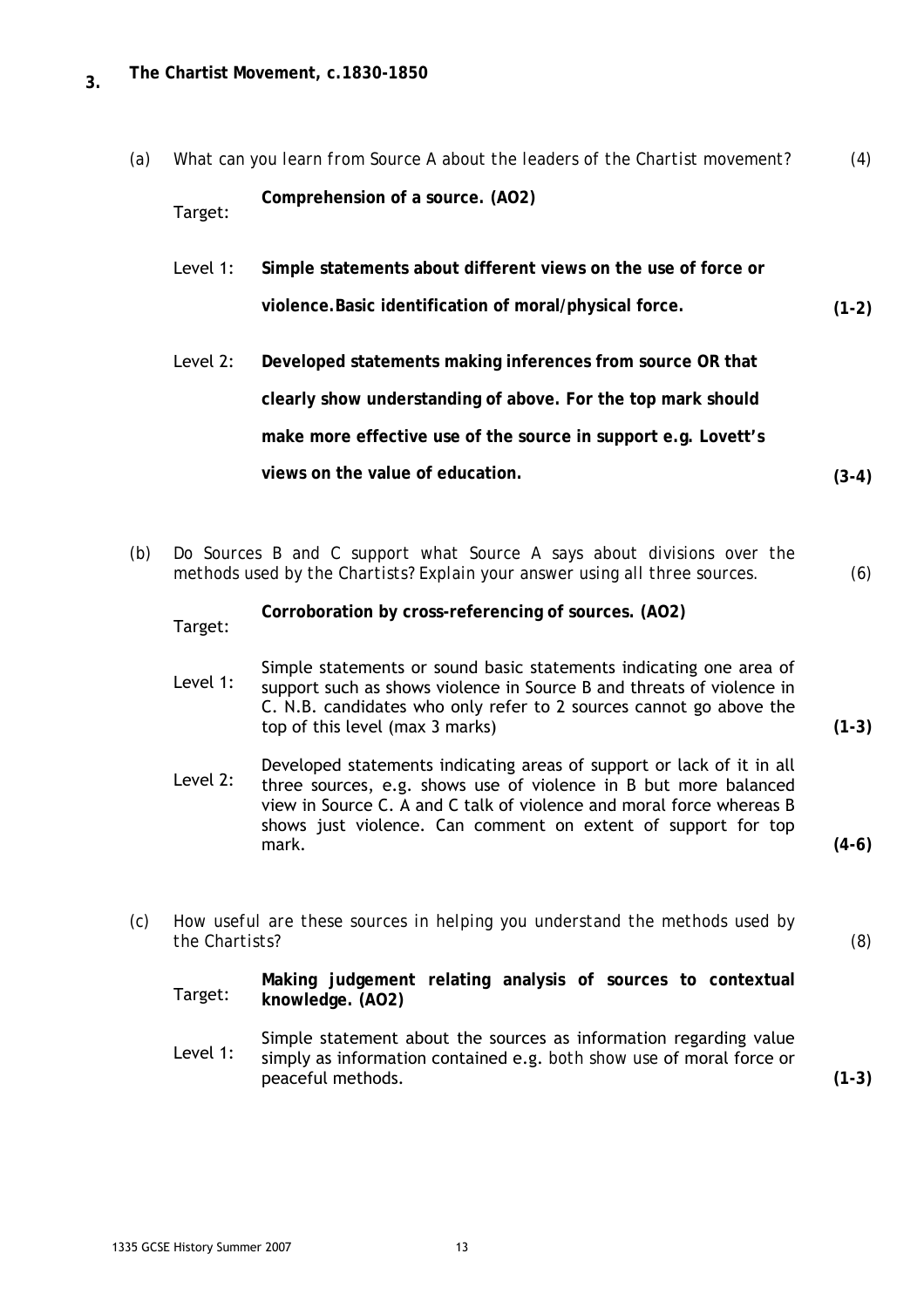- Level 2: **Developed statements on value making use of both sources in terms of origin/content indicating value of sources OR can make inferences from the sources about value, e.g. one by an opponent of the Physical force and a major Chartist leader the other a drawing of the time. Max 4 for one source only. Max 5 marks for responses that fail to discuss value in context. (4-6)**
- Level 3: **Developed explanation making effective use of the nature, origin or purpose of the sources supported by appropriately selected knowledge. Critical assessment based on the use of sources as evidence. Can comment both in terms of positive aspects of each source and possible limitations in context e.g. one from an opponent of O'Connor who stresses the need for using peaceful methods. The other a rather idealistic depiction (7-8)**
- *(d) 'the only reason Chartism failed was because of the violent methods used by its supporters.'*

*Use the sources, and your knowledge, to explain whether you agree with this view of . (12)* 

- **Making judgement about an interpretation, relating analysis of Target:** sources to contextual knowledge (AO3) **sources to contextual knowledge. (AO3)**
- Level 1: **Simple statements indicating yes or no with limited use of sources**

**or own knowledge e.g. yes violence put people off or no other** 

**resons. (1-3)** 

Developed statements offering points in support of a view

- Level 2: for/against using sources OR appropriately selected knowledge e.g. giving possible reasons to support either view or more balanced account. Candidates who use EITHER only their own knowledge OR only implicit use of sources cannot go above level 2. Reasons why Chartism failed Max Level 2. **(4-6)**
- Developed explanation giving a judgement making confident use of<br>Level 3: the seurese supported by appropriately selected knowledge a g can the sources supported by appropriately selected knowledge e.g. can argue a balanced view yes and no violence alienated much support but other factors were at work. **(7-10)**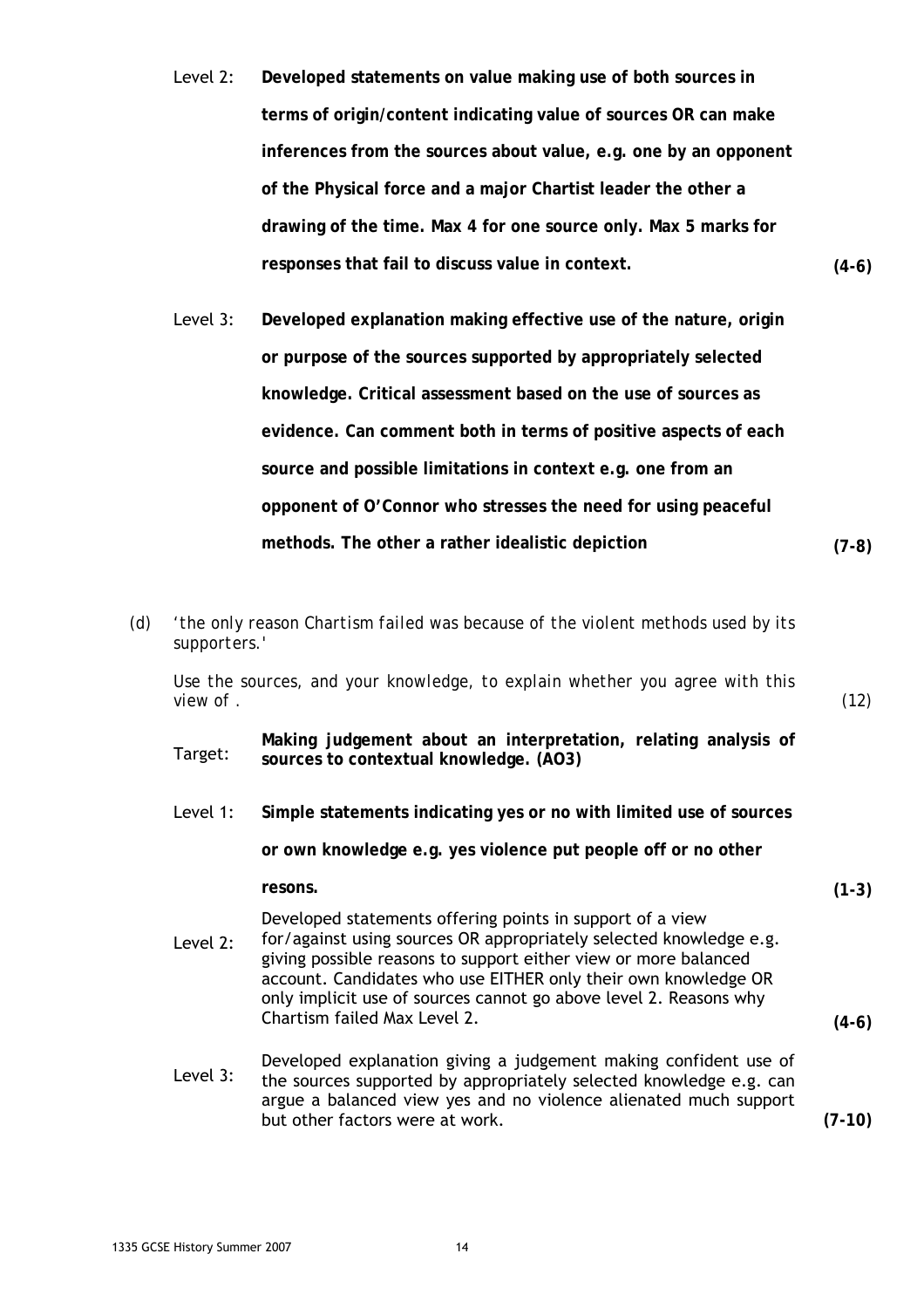Sustained argument giving a reasoned judgement that makes<br>Level 4: effective use of the sources as evidence supported by precisely effective use of the sources as evidence supported by precisely selected knowledge e.g. that indicates a balanced view that is able to evaluate extent. Shows awareness of a range of possible interpretations not simply a one-dimensional response. **(11-12)**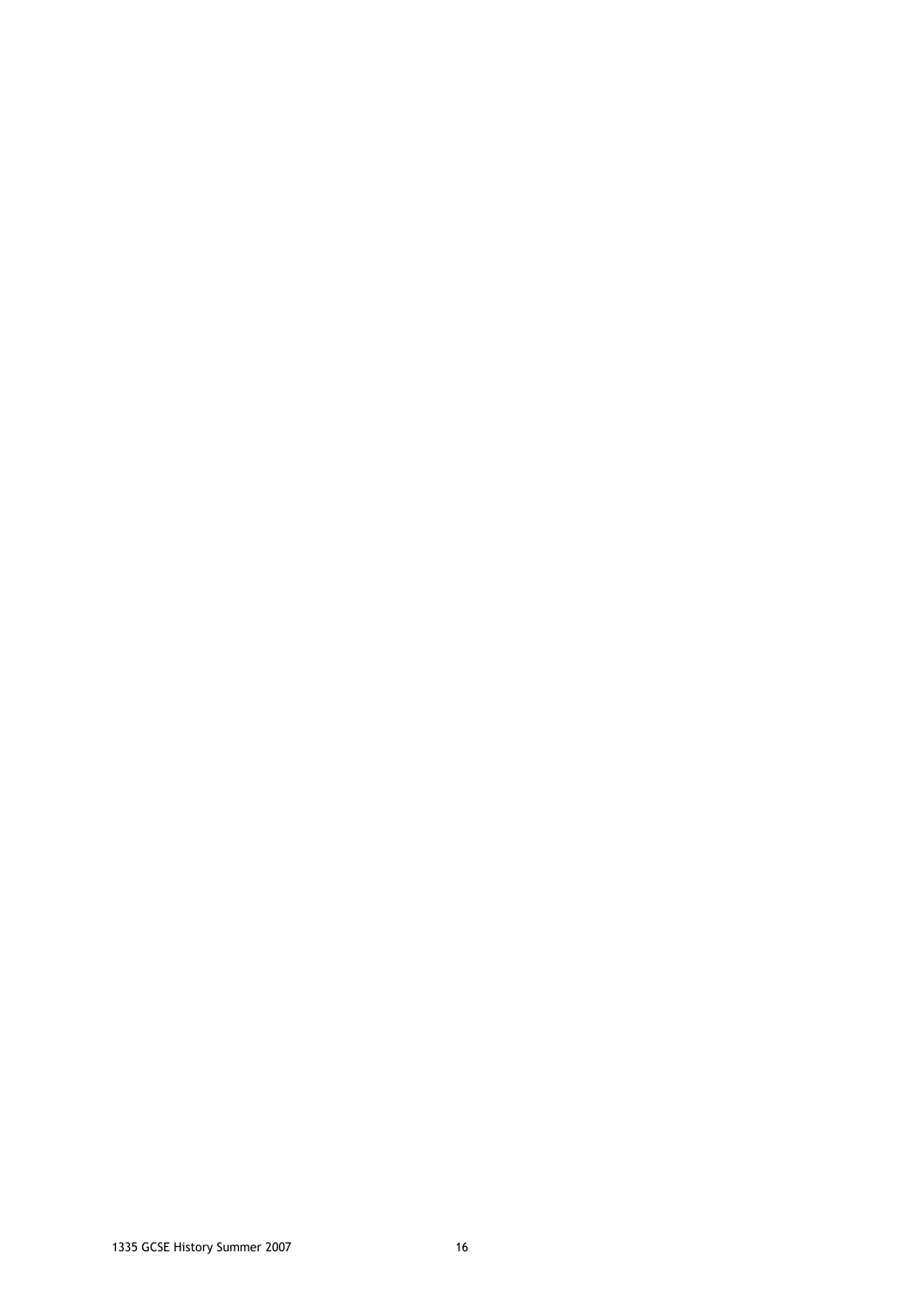| (a) | What can you learn from Source A about factory conditions for pauper<br>apprentices in the early nineteenth century? |                                                                                                                                                                                                                                                                                                                                |                    |
|-----|----------------------------------------------------------------------------------------------------------------------|--------------------------------------------------------------------------------------------------------------------------------------------------------------------------------------------------------------------------------------------------------------------------------------------------------------------------------|--------------------|
|     | Target:                                                                                                              | Comprehension of a source. (AO2)                                                                                                                                                                                                                                                                                               |                    |
|     | Level 1:                                                                                                             | Simple statements about employment of children in the mill or poor<br>treatment.                                                                                                                                                                                                                                               | $(1-2)$            |
|     | Level 2:                                                                                                             | Developed statements making inferences from source OR that clearly<br>show understanding of hours worked, limited pay and risk of<br>accidents and makes more effective use of source.                                                                                                                                         | $(3-4)$            |
| (b) |                                                                                                                      | Do Sources B and C support Source A says about conditions for children working<br>in factories? Explain your answer using all three sources.                                                                                                                                                                                   | (6)                |
|     | Target:                                                                                                              | Corroboration by cross referencing of sources. (AO2)                                                                                                                                                                                                                                                                           |                    |
|     | Level 1:                                                                                                             | Simple statements of support noting one area of support or several<br>basic statements such as employment of children and poor<br>conditions. N.B. candidates who only refer to 2 sources cannot go<br>above the top of this level (max 3 marks).                                                                              |                    |
|     | Level 2:                                                                                                             | Developed statements indicating areas of support or lack of it in all<br>three sources. Is able to make some attempt to address the issue of<br>extent, e.g. Source C does not give a bad impression of conditions<br>etc. Expect references to good conditions in source C. Can comment<br>on extent of support for top mark. | $(1-3)$<br>$(4-6)$ |
| (c) | How useful are these sources in helping you understand different attitudes to<br>child labour?                       |                                                                                                                                                                                                                                                                                                                                |                    |
|     | Target:                                                                                                              | Making judgement, relating analysis of sources to contextual<br>knowledge. (AO2)                                                                                                                                                                                                                                               |                    |
|     |                                                                                                                      | Level 1: Simple statements about the sources as information at face value<br>supported by some knowledge e.g. both of them show or mention<br>conditions but E is saying they are not bad                                                                                                                                      |                    |
|     |                                                                                                                      | Level 2: Developed statements on value making use of both sources in terms<br>of origin/content indicating relative value of sources OR can make<br>inferences from the sources about value, e.g. both from the time and<br>both are biased. Max 4 for one source only. Max 5 marks for responses                              | $(1-3)$            |
|     |                                                                                                                      | that fail to discuss value in context.<br>Level 3: Developed explanation making effective use of the nature, origin or                                                                                                                                                                                                         | $(4-6)$            |
|     |                                                                                                                      |                                                                                                                                                                                                                                                                                                                                |                    |

purpose of the sources supported by appropriately selected knowledge. Critical assessment based on the use of sources as evidence. Can comment both in terms of positive aspects of each source and possible limitations in context e.g. one from a critic hostile to the use of children in factories and exaggerated the other biased in support of the present system a mill owner.

**(7-8)**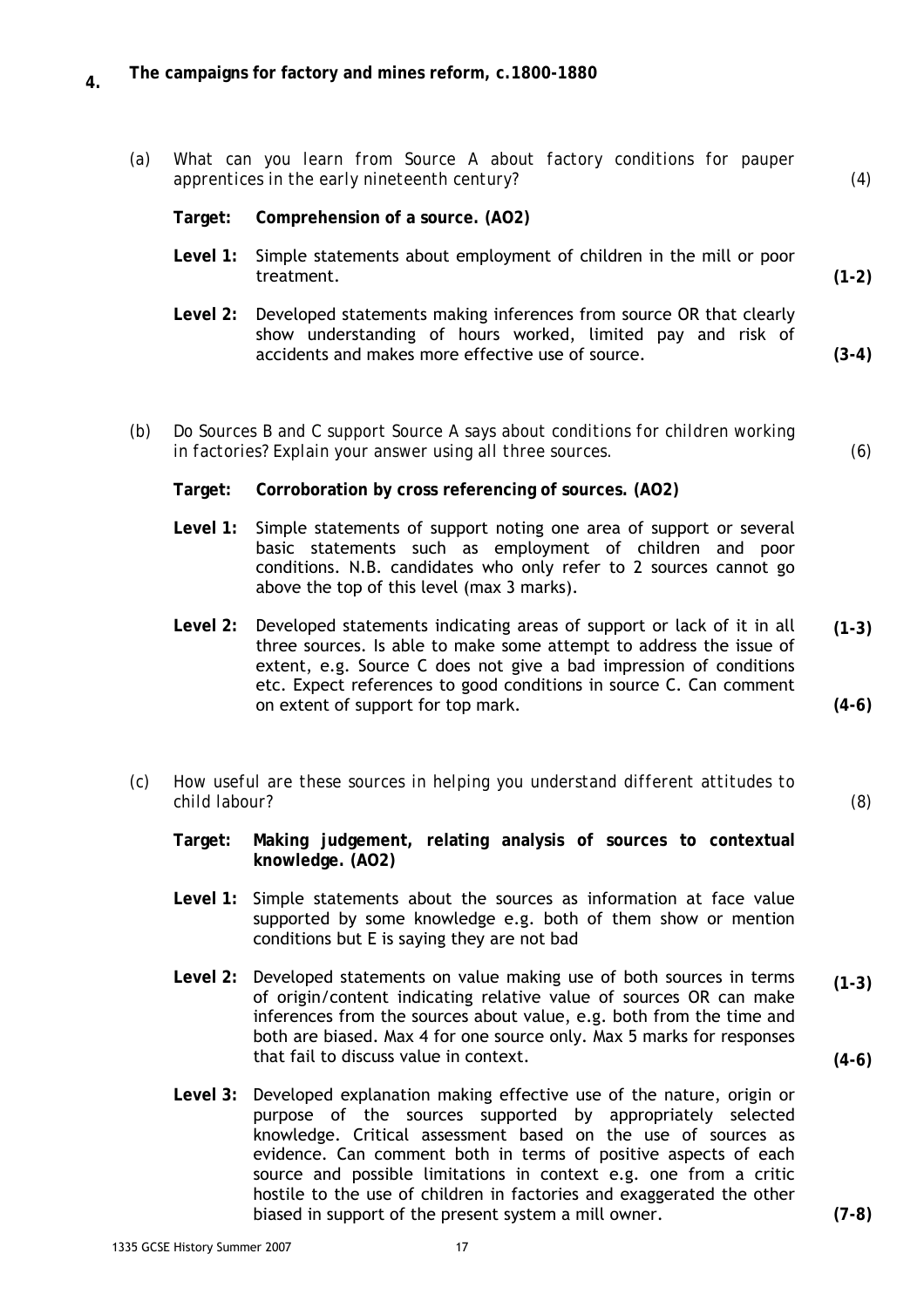*(d) 'Factory conditions for child workers in first half of the nineteenth century were always bad.'* 

*Use the sources, and your own knowledge, to explain whether you agree with this view of factory conditions for child workers in this period. (12)* 

- **Target: Making judgement about an interpretation, relating analysis of sources to contextual knowledge. (AO3) (1-3)**
- **Level 1:** Simple statements indicating yes or no with limited use of sources or own knowledge e.g. yes because owners out to make a profit or some were good.
- **Level 2:** Developed statements offering points in support of view using sources OR relevant knowledge e.g. that children were banned from working in factories like Owens's and hours limited. Candidates who use EITHER only their own knowledge OR only implicit use of sources cannot go above level 2. **(4-6)**
- **Level 3:** Developed explanation giving a judgement making confident use of the sources supported by appropriately selected knowledge e.g. understands that a range of condition were experienced Owen not alone in treating children well but can also comment on extent. Can show some knowledge of improvements brought about by Acts of Parliament

**(7-10)** 

*.***Level 4:** Sustained argument giving a reasoned judgement that makes effective use of the sources as evidence supported by precisely selected knowledge e.g. evaluation of a range of conditions and can comment on changes over the period.

> **(11 - 12)**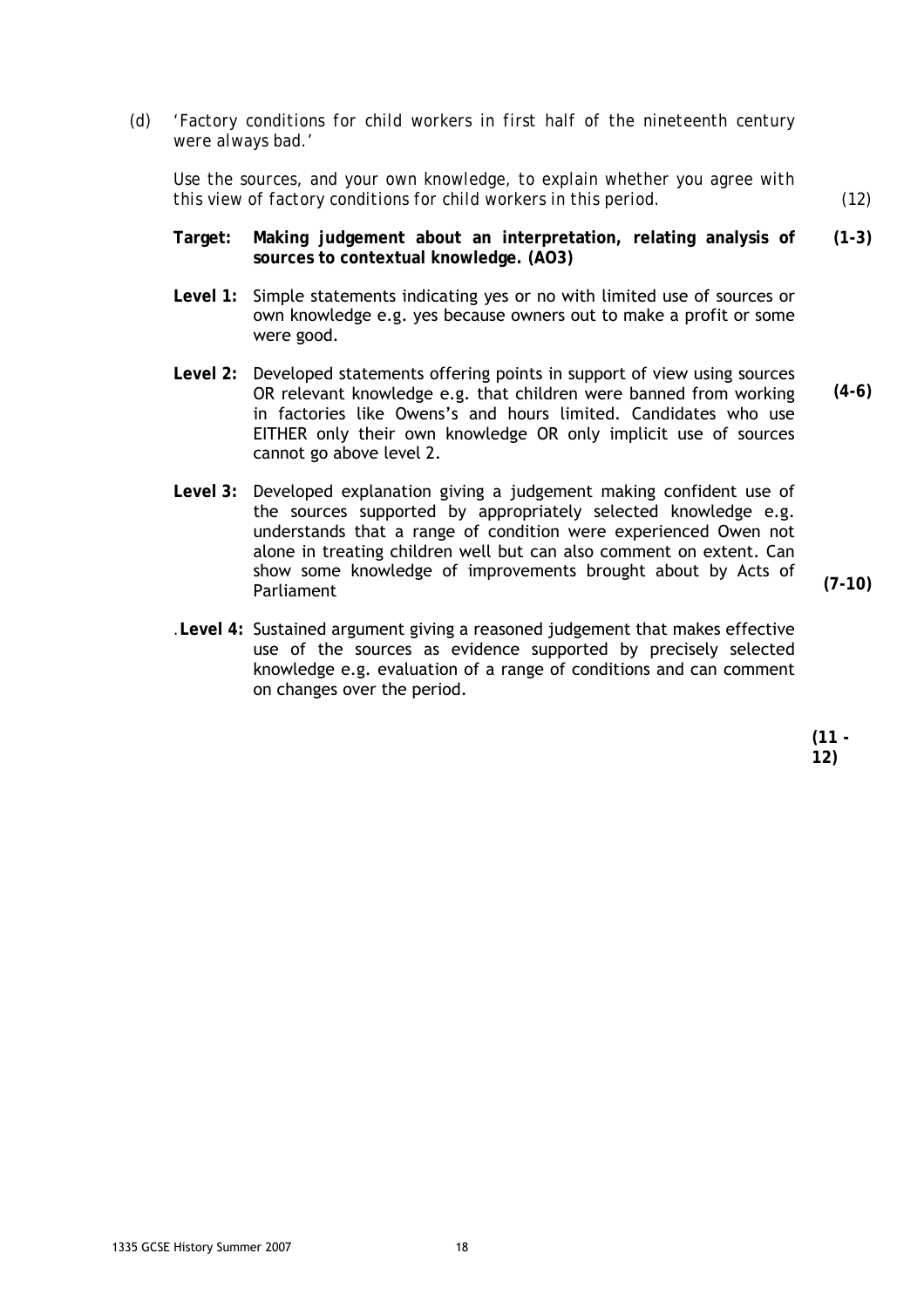### **5. The campaigns for women's suffrage, c.1870-1918.**

| (a) | What can you learn from Source A about Queen Victoria's attitude to women<br>being given the vote? |                                                                                                                                                                                                                                                                                                                                   |         |
|-----|----------------------------------------------------------------------------------------------------|-----------------------------------------------------------------------------------------------------------------------------------------------------------------------------------------------------------------------------------------------------------------------------------------------------------------------------------|---------|
|     | Target:                                                                                            | Comprehension of a source (AO2)                                                                                                                                                                                                                                                                                                   |         |
|     | Level 1:                                                                                           | Simple statements about the author's view against Womens                                                                                                                                                                                                                                                                          |         |
|     |                                                                                                    | Rights.                                                                                                                                                                                                                                                                                                                           | $(1-2)$ |
|     | Level 2:                                                                                           | Developed statements making inferences from the source OR that<br>clearly show understanding of the reasons given in terms of the<br>differences between the sexes women being the weaker sex                                                                                                                                     | $(3-4)$ |
| (b) |                                                                                                    | Do Sources B and C support what Source A says about women and the vote?<br>Explain your answer using all three sources                                                                                                                                                                                                            | (6)     |
|     | Target:                                                                                            | Corroboration by cross-referencing of sources. (AO2)                                                                                                                                                                                                                                                                              |         |
|     | Level 1:                                                                                           | Simple statements noting one area of support or several basic<br>statements such as recognition of the fact that women did not want<br>or need the vote in Sources A and B, or generalised comment. N.B.<br>candidates who only refer to 2 sources cannot go above the top of<br>this level (max 3 marks)                         |         |
|     |                                                                                                    |                                                                                                                                                                                                                                                                                                                                   | $(1-3)$ |
|     | Level 2:                                                                                           | Developed statements indicating areas of support or lack of it in all<br>three sources, e. g. notes that Source C talks about problems arising<br>from women not having the vote and the obvious need to have it<br>which contradicts the views shown in the other two sources. Can<br>comment on extent of support for top mark. | $(4-6)$ |
| (c) |                                                                                                    | How useful are these sources in helping you to understand the reactions to<br>suffragette activities?                                                                                                                                                                                                                             | (8)     |
|     | Target:                                                                                            | Making judgement relating analysis of sources to contextual<br>knowledge. (AO2)                                                                                                                                                                                                                                                   |         |
|     | Level 1:                                                                                           | Simple statements about the sources as information regarding                                                                                                                                                                                                                                                                      |         |
|     |                                                                                                    | value simply as information contained e.g. shows use of militant                                                                                                                                                                                                                                                                  |         |
|     |                                                                                                    | methods or how to attack a policeman.                                                                                                                                                                                                                                                                                             | $(1-3)$ |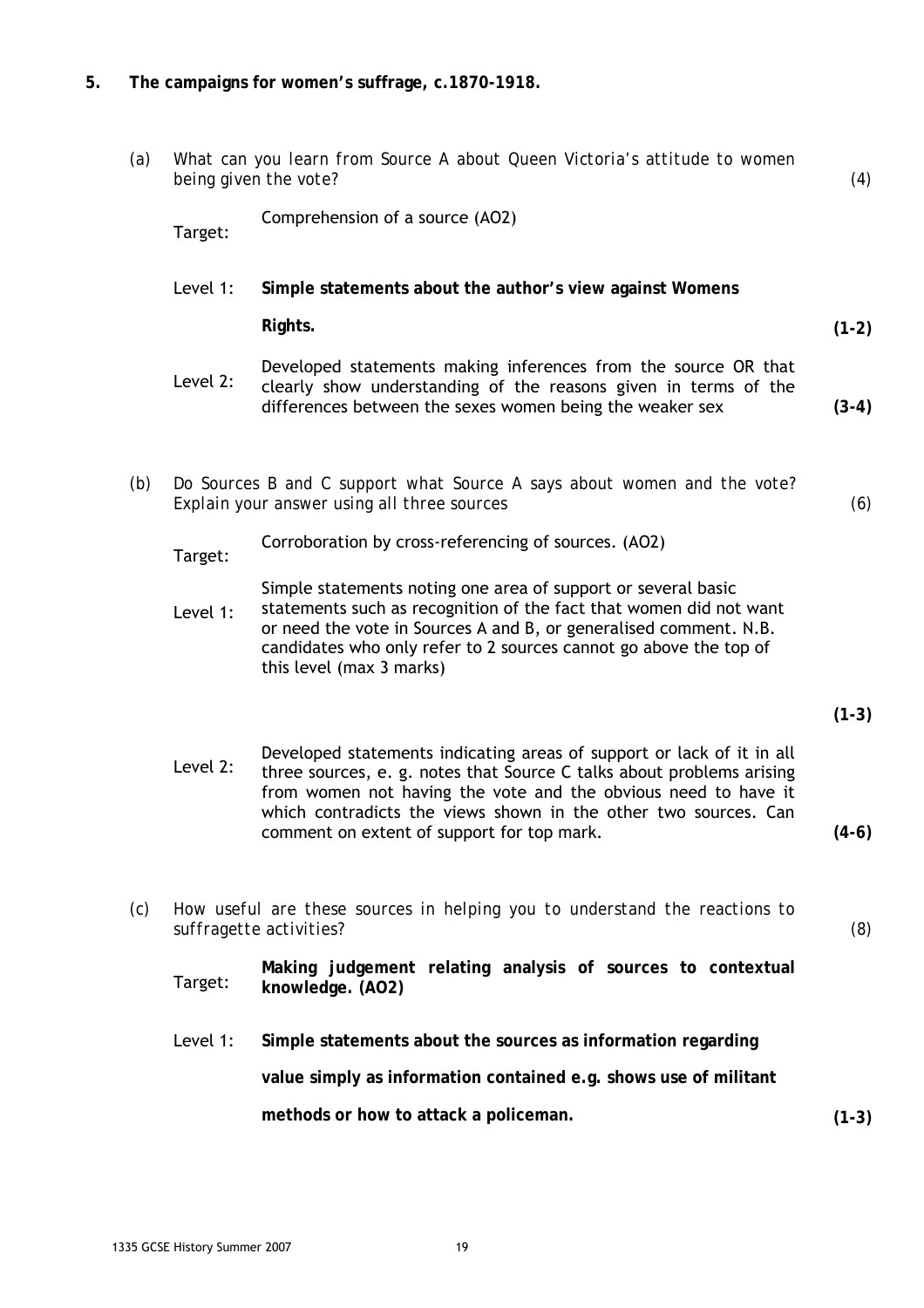- Level 2: **Developed statements on value making use of both sources in terms of origin/content indicating value of sources OR can make inferences from the sources about value, e.g. one from a suffragette and the other on how suffragettes should defend themselves. Max 4 for one source only. Max 5 marks for responses that fail to discuss value in context. (4-6)**
- Level 3: **Developed explanation making effective use of the nature, origin or purpose of the sources supported by appropriately selected knowledge. Critical assessment based on the use of each source as evidence. Can comment both in terms of positive aspects of each source and possible limitations in context e.g. bias as both by suffragettes one year later the other a staged photograph. (7-8)**
- *(d) 'The methods used by the suffragettes were the only reason why people opposed giving women the vote in the years to 1914 .'*

*Use the sources, and your own knowledge, to explain, whether you agree with this view of the impact of the effects of suffragette activity. (12)* 

**Making judgement about an interpretation of an issue, relating**<br>Target: analysis of sources to contextual knowledge (AO3) **analysis of sources to contextual knowledge. (AO3)** 

- Level 1: **Simple statements indicating yes or no with limited use of sources or own knowledge e.g. yes put people off idea of giving women the vote. Traditional views of the role of women still strong. (1-3)**
- Level 2: **Developed statements offering points in support of a view using sources OR relevant knowledge e.g. can clearly indicate areas where the suffragette activity or can explain why these worked against the cause of women. Candidates who use EITHER only their own knowledge OR only implicit use of sources cannot go above level 2. (4-6)**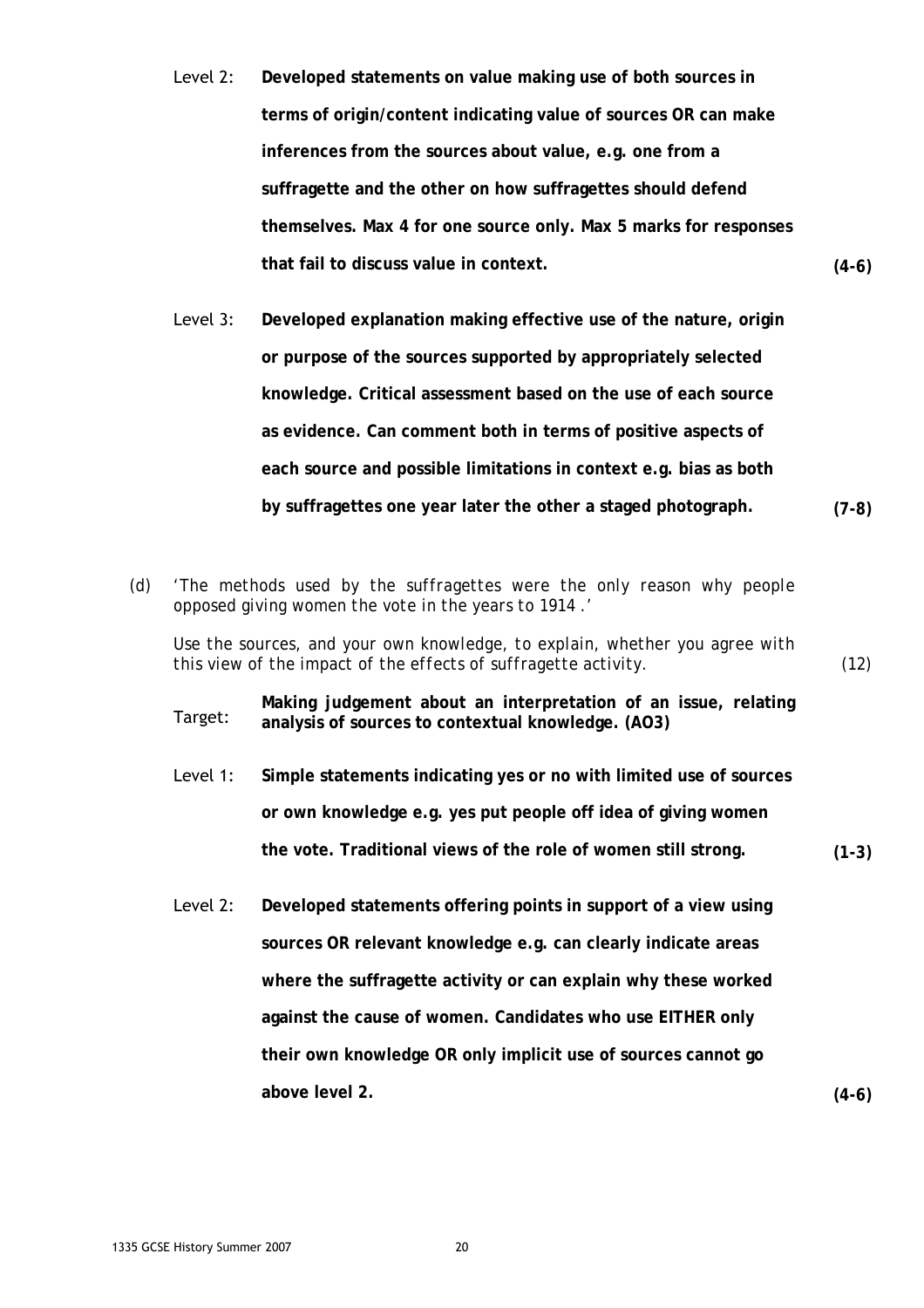Developed explanation giving a judgement making confident use of<br>Level 3 sources and/or supported by appropriately selected knowledge e.g. sources and/or supported by appropriately selected knowledge e.g. how other factors such as attitudes to women –the division of the spheres or many women not interested. Opposition of political parties and fear of change. Can place suffragette action in context.

**(7-10)** 

Level 4: **Sustained argument giving a reasoned judgement making effective use of the sources as evidence supported by precisely selected knowledge e.g. shows clear understanding and evaluation of relative importance of range of factors involved. (11-12)**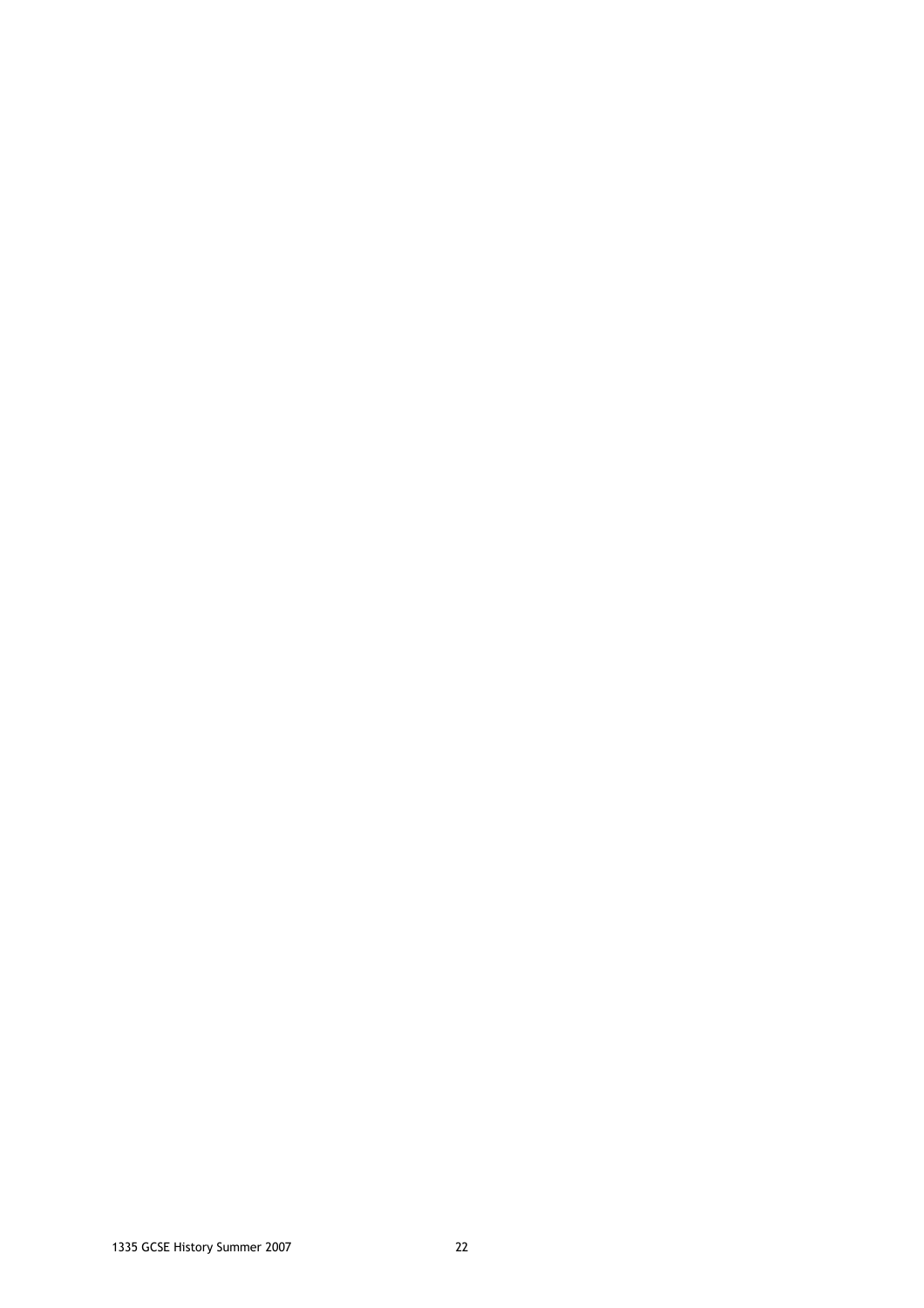| (a) | What can you learn from Source A about the development of television in the<br>1920s and 1930s? |                                                                                                                                                                                                                                                                      |         |  |
|-----|-------------------------------------------------------------------------------------------------|----------------------------------------------------------------------------------------------------------------------------------------------------------------------------------------------------------------------------------------------------------------------|---------|--|
|     | Target:                                                                                         | Comprehension of a source (AO2)                                                                                                                                                                                                                                      |         |  |
|     | Level 1:                                                                                        | Simple statements about first pictures or poor pictures.                                                                                                                                                                                                             | $(1-2)$ |  |
|     | Level 2:                                                                                        | Developed statements making inferences from the source OR that<br>clearly show understanding of problems involved such as role of<br>Baird and technical problems. More effective use is made of the<br>source in support.                                           | $(3-4)$ |  |
| (b) |                                                                                                 | Does the evidence of Sources B and C support what Source A says about the<br>development of televison? Explain your answer using all three sources.                                                                                                                  | (6)     |  |
|     | Target:                                                                                         | Corroboration by cross-referencing of sources. (AO2)                                                                                                                                                                                                                 |         |  |
|     |                                                                                                 | <b>Be Generous</b>                                                                                                                                                                                                                                                   |         |  |
|     | Level 1:                                                                                        | Simple statements noting one area of support or several basic<br>statements such as difficulties mentioned in A also shown in B but C<br>shows a more modern set. N.B. candidates who only refer to 2<br>sources cannot go above the top of this level (max 3 marks) | $(1-3)$ |  |
|     | Level 2:                                                                                        | Developed statements that can indicate areas of support or lack of it<br>in all three sources, e.g. Source C shows a set that is an<br>improvement on earliest models and Source B also talks of new<br>developments. Can comment on extent of support for top mark. | $(4-6)$ |  |
|     |                                                                                                 | (c) How useful are these sources in helping you to understand the effects of                                                                                                                                                                                         |         |  |
|     | television on cinema attendance from the 1920s to the 1980s?                                    |                                                                                                                                                                                                                                                                      |         |  |
|     | Target:                                                                                         | Making judgement relating analysis of sources to contextual<br>knowledge. (AO2)                                                                                                                                                                                      |         |  |
|     | Level 1:                                                                                        | Simple statement about the sources as information regarding                                                                                                                                                                                                          |         |  |
|     |                                                                                                 | value simply as information contained e.g. shows decline of the                                                                                                                                                                                                      |         |  |
|     |                                                                                                 | cinema.                                                                                                                                                                                                                                                              | $(1-3)$ |  |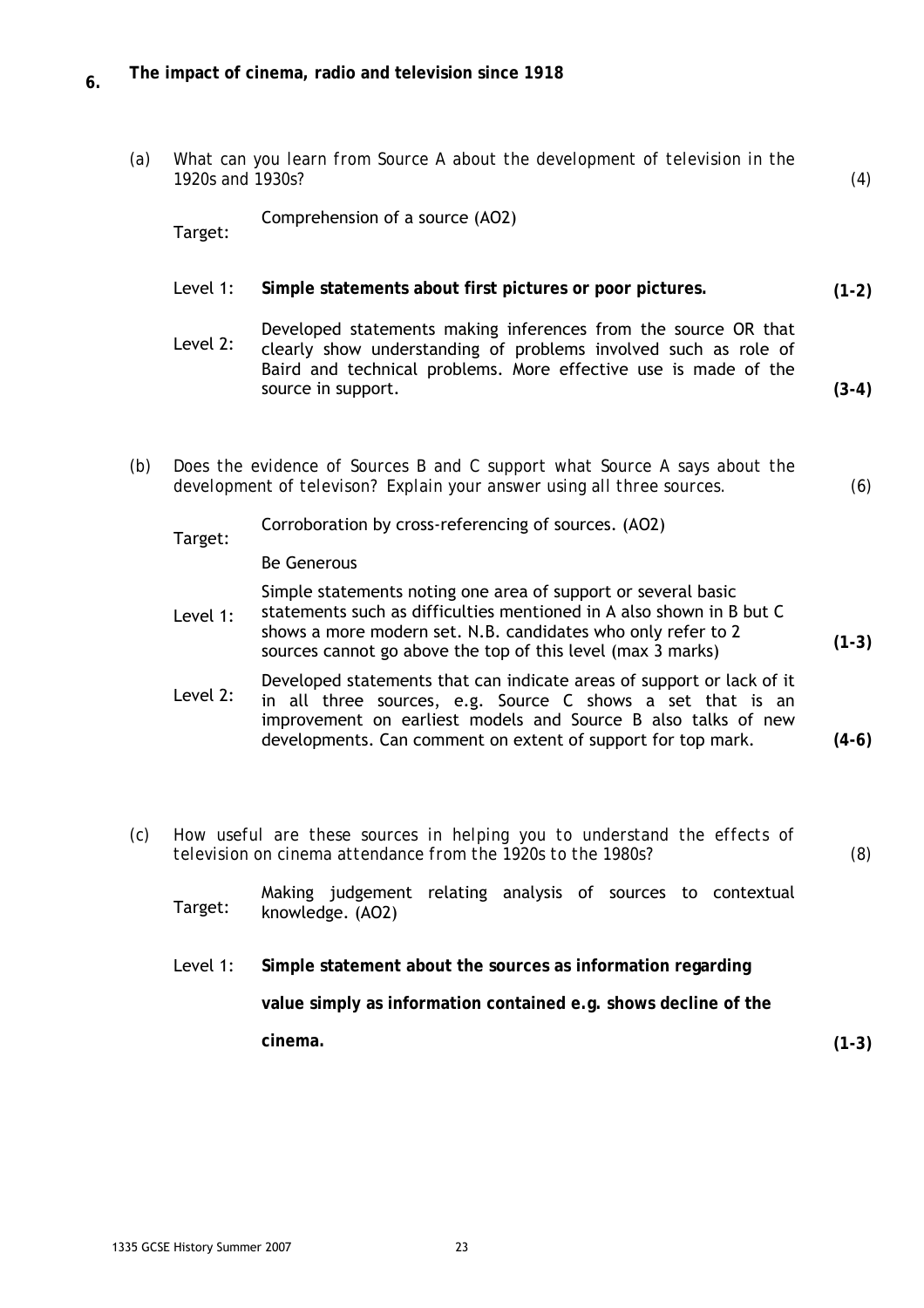- Level 2: **Developed statements on value making use of both sources in terms of origin/content indicating value of sources OR can make inferences from the sources about value, e.g. though only D links this with TV but E based on statistics. Max 4 for one source only. Max 5 marks for responses that fail to discuss value in context. (4-6)**
- Level 3: **Developed explanation making effective use of the nature, origin or purpose of the sources supported by appropriately selected knowledge. Critical assessment based on the use of sources as evidence. Can comment both in terms of positive aspects of each source and possible limitations in context e.g. one gives details of decline but doesn't explain it the other provides reasons. (7-8)**
- *(d) 'Television has had little effect on leisure habits in Britain in the years since 1928.'*

*Use the sources, and your own knowledge, to explain whether you agree with this view of the effects of television on British society. (12)* 

Making judgement about an interpretation, relating analysis of Target: sources to contextual knowledge  $(AO3)$ sources to contextual knowledge. (AO3)

- Level 1: **Simple statements indicating yes or no with limited use of sources or own knowledge e.g. how much time spent watching TV and early decline of the cinema or decline of other forms of entertainment. (1-3)**
- Level 2: **Developed statement offering points in support of a view using sources OR relevant knowledge e.g. can clearly indicate areas where the television has had a role but can comment on both extent of effect.**  Candidates who use EITHER only their own knowledge OR only implicit use of sources cannot go above level 2. **(4 -6)**
- Developed statements giving a judgement making confident use of<br>Level 3: the servess supported by appropriately selected knowledge a g can the sources supported by appropriately selected knowledge e.g. can make some attempt to evaluate balance between how much change in pattern of leisure due to TV or other influences. Can make some evaluation of extent and possibly value of effects. **(7-10)**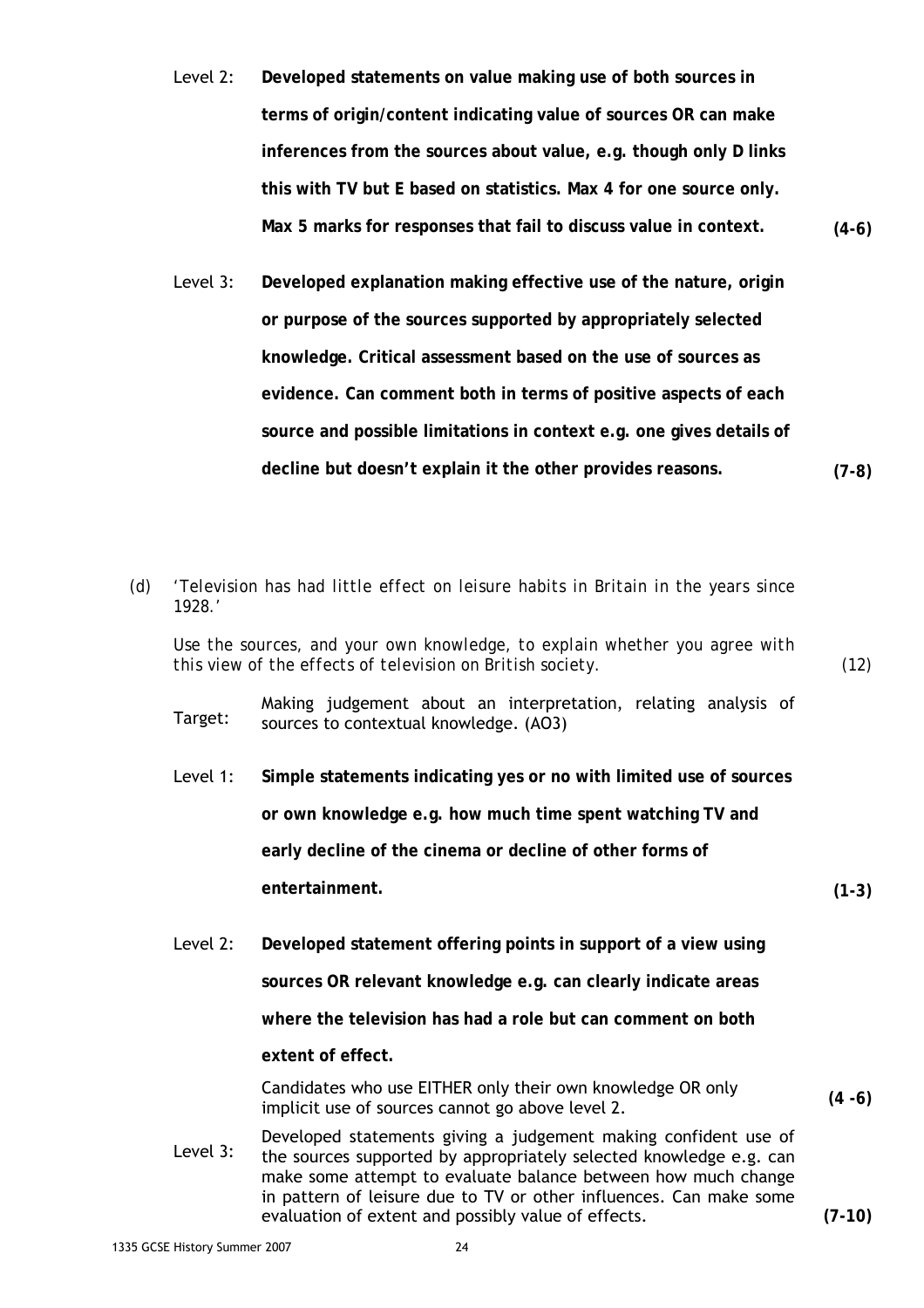Level 4: **Sustained argument giving a reasoned judgement that makes effective use of the sources as evidence supported by precisely selected knowledge e.g. shows clear understanding of a range of areas where TV has influenced leisure activities. Can make some evaluation of the extent to which TV has impacted of society across a range of areas. (11-12)**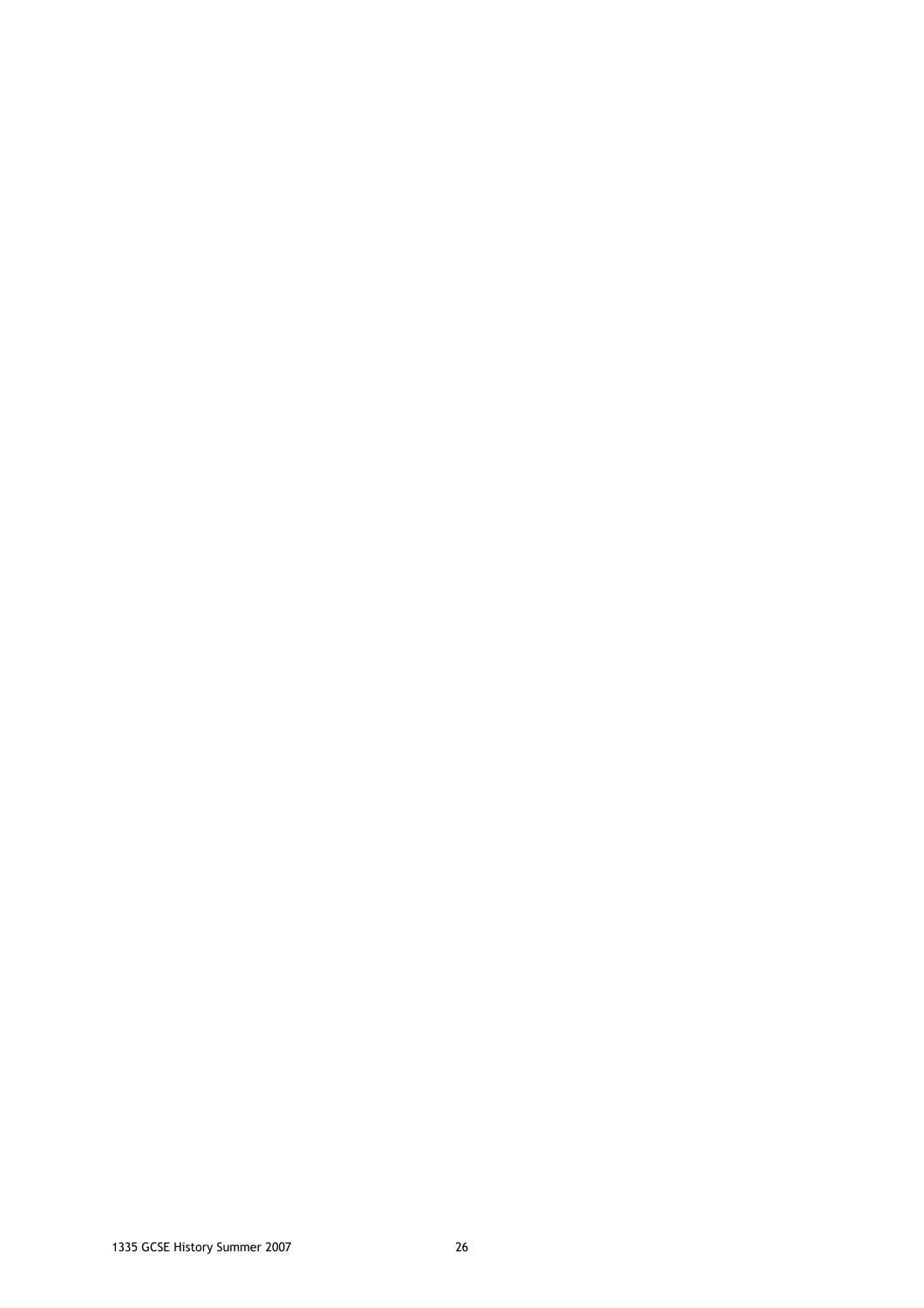- *(a) What can you learn from Source A about social and economic conditions in Britain in the 1930s? (4)*   **Target:** Comprehension of source (AO2)  **Level 1:** Simple statements taking the sources at face value, e.g. people were unemployed but some areas of the economy grew. **(1-2) Level 2:** Developed statements making inferences from the source OR that clearly show understanding of the relative scale of effects, unemployed badly affected but others were much better off with a higher standard of living. **(3-4)**
- *(b) Do Sources B and C support the evidence of Do Source A about social and economic conditions in Britain the 1930s? Explain you answer using all three sources. (6)* 
	- **Target: Comparison and analysis of sources (AO2)**
	- **Level 1:** Simple statements noting one area of support or several basic statements e.g. B shows new quality housing backs up prosperity in A and C also shows rising standard of living and prosperity. N.B. candidates who only refer to 2 sources cannot go above the top of this level (max 3 marks) **(1-3)**
	- **Level 2:** Developed statements that indicate areas of support or lack of it in all three sources, e.g. A suggests that the effects of the Depression were very varied this is also shown in Source C though B only shows one side of the picture. Can comment on extent of support for top mark. **(4-6)**
- *(c) How useful are these sources in helping you understand the effects of the Depression on Britain in the 1930s?* **(8)** 
	- **Target: Utility of sources (AO2)**
	- **Level 1:** Simple statements on value about the information contained in the sources, e.g. D shows differences in effects of the depression in industrial and rural areas and E a hunger march. **(1-3)**
	- **Level 2:** Developed statements on value making use of both sources in terms of origin/content, indicating value of sources OR can make inferences from the sources about value, e.g. a contemporary view but from a novelist the other a staged photograph Can comment on possible value/limitations of each source. Max 4 for one source only. Max 5 marks for responses that fail to discuss value in context. **(4-6)**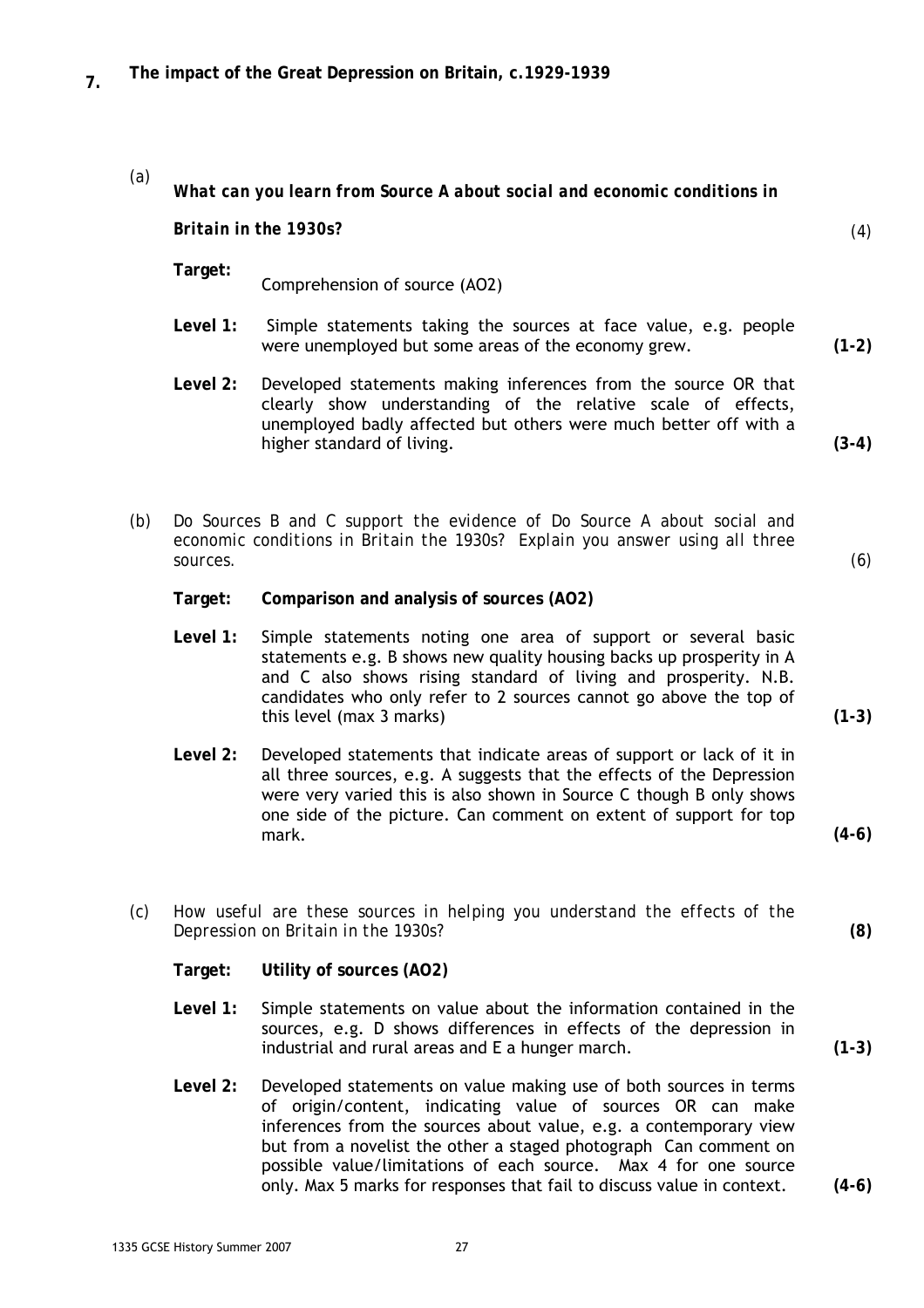**Level 3:** Developed explanation making effective use of the nature, origin or purpose of the sources supported by appropriately selected knowledge. Critical assessment based on the use of sources as evidence. D is from a book written in 1937 by a novelist. Can see the possible role of propaganda in the photograph in E. **(7-8)** 

*(d) 'The 1930s were a period during which all areas of Britain enjoyed economic prosperity.'* 

*Use the sources, and your own knowledge, to explain whether you agree with this view of Britain in the 1930s. (12)* 

- **Target: Assessment of interpretation in context (AO3)**
- **Level 1:** Simple statements indicating yes or no with limited use of sources or own knowledge, e.g. no because evidence in the sources to sources show that poverty was severe in some areas, others suggest that life was getting better etc. **(1-3) (1-3)**
- **Level 2:** Developed statements offering points in support of the view using sources OR relevant knowledge, e.g. in the 'old' industries there was mass-unemployment, this is shown in A, B D and E but other these and some other sources tell of different impact in some areas. Can make some comment on these variations. Candidates who use EITHER only their own knowledge OR only implicit use of sources cannot go above level 2. **(4-6)**
- **Level 3:** Developed explanation giving a judgement making confident use of the sources supported by appropriately selected own knowledge, e.g. the effects of the Depression could be very severe in some areas of the country where the concentrated 'old' industries were the main sources of employment; Other evidence shows that for many people the 1930s was a time of relative prosperity, this was brought about by the emergence of the 'new' industries in the south-east and Midlands etc. Can make some explanation of the extent of impact. **(7-10)**
- **Level 4:** Sustained argument giving a reasoned judgement that makes effective use of the sources as evidence supported by precisely selected own knowledge, e.g. in a sense the depression did have the same effects on people all over Britain, wages and prices fell and all areas suffered from higher unemployment and, worst effects may have been only in certain areas and industries. Economic growth yes but not uniformly and not in some areas. **(11-12)**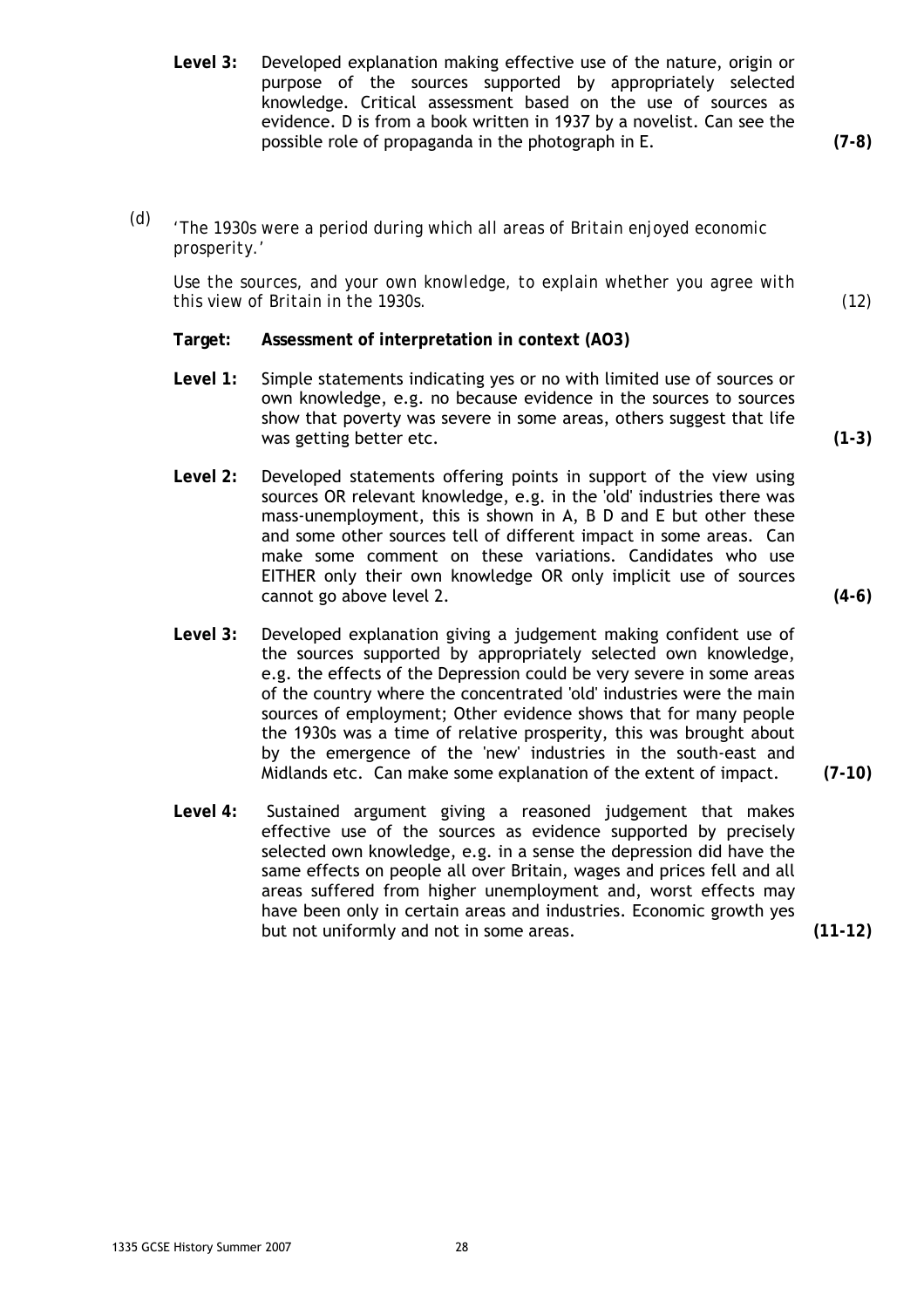**8. The impact of the Second World War on British Society to c.1951.** 

| (a) | What can you learn from Source A about government control of industry? |                                                                                                                                                                                                                                                                                        |         |
|-----|------------------------------------------------------------------------|----------------------------------------------------------------------------------------------------------------------------------------------------------------------------------------------------------------------------------------------------------------------------------------|---------|
|     | Target:                                                                | Comprehension of a source. (AO2)                                                                                                                                                                                                                                                       |         |
|     | Level 1:                                                               | Simple statements about the taking over some industries and banning<br>strikes.                                                                                                                                                                                                        |         |
|     |                                                                        | Level 2: Developed statements making inferences from the source OR that<br>clearly shows understanding of action taken and possibly reasons for                                                                                                                                        | $(1-2)$ |
|     |                                                                        | it. Can comment on the fact that mines were not included.                                                                                                                                                                                                                              | $(3-4)$ |
|     |                                                                        |                                                                                                                                                                                                                                                                                        |         |
| (b) |                                                                        | Does the evidence of Sources B and C support the view given in Source A of<br>government control of Industry? Explain your answer using all three sources.                                                                                                                             | (6)     |
|     | Target:                                                                | Corroboration by cross referencing of sources. (AO2)                                                                                                                                                                                                                                   |         |
|     |                                                                        | Level 1: Simple statement noting one area of support or several basic<br>statements such as Source A efforts to ban strikes but B shows lots of<br>them and not all measures worked in C. N.B. Candidates who only<br>refer to 2 sources can not go above the top of this level (max 3 |         |
|     |                                                                        | marks)                                                                                                                                                                                                                                                                                 | $(1-3)$ |

- **Level 2:** Developed statements indicating areas of support or lack of it in all three sources, e.g. can cite comment on the rising number of strikes in b and partial success in C. Can address issue of extent for top mark. **(4-6)**
- *(c) How useful are these sources in helping you to understand how the government tried to get people to support the war effort? (8)* 
	- **Target: Making judgement relating analysis of sources to contextual knowledge. (AO2)**
	- **Level 1:** Simple statement about the sources regarding value simply as information contained e.g. shows an advertisement encouraging women to grow vegetables to help the war effort and hopes for a better world after the war. **(1-3) (1-3)**
	- Level 2: **Developed statements on value making use of both sources in terms**

**of origin/content indicating value of sources OR can make** 

**inferences from the sources about value, e.g. one an** 

**advertisement the other an extract from wartime film. Max 4 for** 

**one source only. Max 5 marks for responses that fail to discuss** 

**value in context. (4-6)**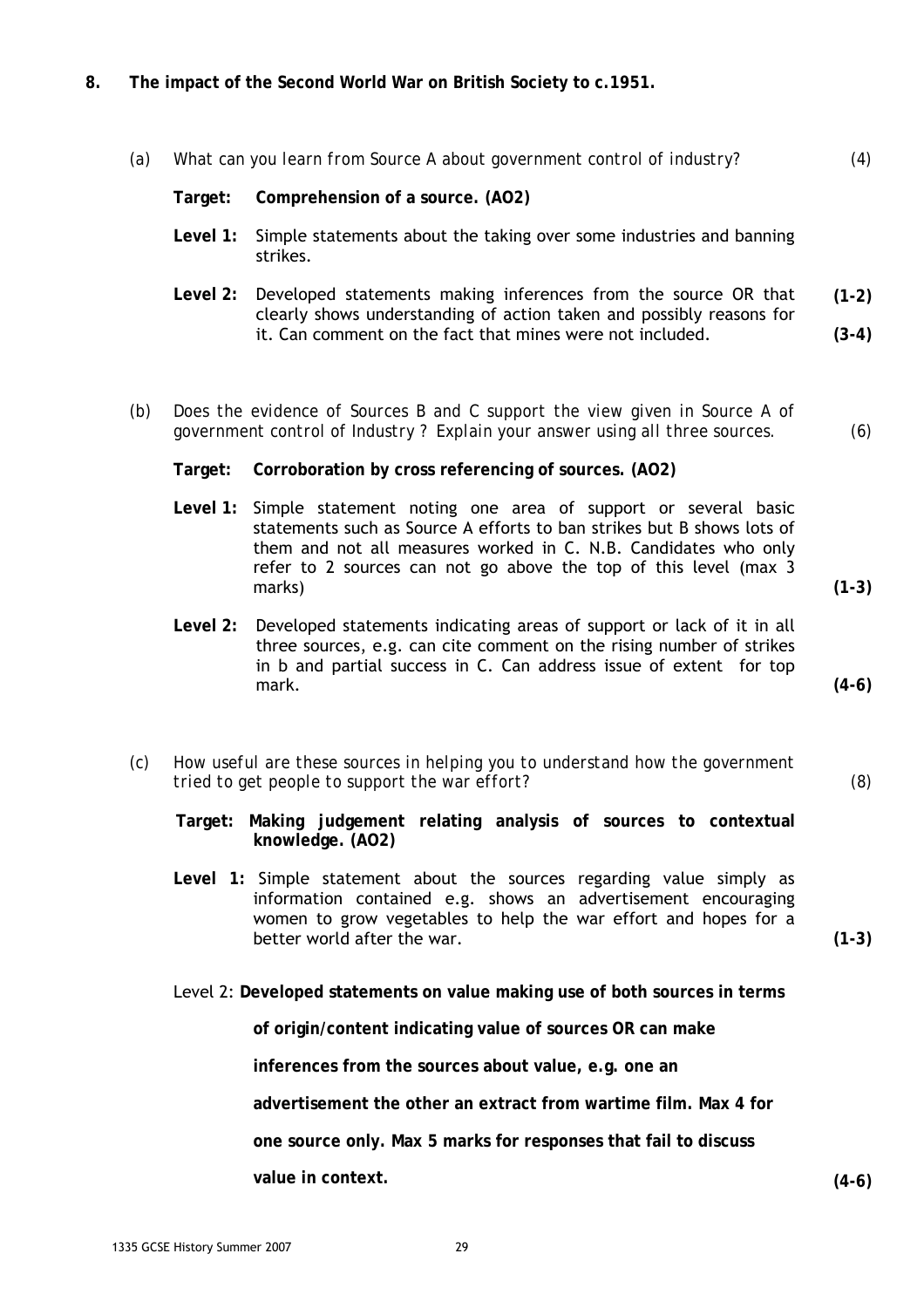**purpose of the sources supported by appropriately selected knowledge. Critical assessment based on the use of sources as evidence. Can comment both in terms of positive aspects of each source and possible limitations in context e.g. one an advert with a drawing the other a film made for propaganda purposes. (7-8)** 

Level 3: **Developed explanation making effective use of the nature, origin or** 

*(d) 'The role played by the government had little impact on people's lives in Britain during the Second World War.'* 

*Use the sources, and your own knowledge, to explain whether you agree with this view of the. (12)* 

- **Target: Making judgement about an interpretation of an issue; relating analysis of sources to contextual knowledge.(AO3)**
- **Level 1:** Simple statements indicating yes or no with limited use of sources or own knowledge e.g. can use sources to show how government action directly affected peoples lives banning strikes and war work etc. **(1-3)**
- **Level 2:** Developed statements offering points in support of a view using sources OR relevant knowledge e.g. can indicate areas where life was changed, conscription and rationing. Candidates who use EITHER only their own knowledge OR only implicit use of sources cannot go above level 2 **(4-6)**
- **Level 3:** Developed explanation giving a judgement making confident use of sources supported by appropriately selected knowledge e.g. can evaluate relative effect of effects of government action. **(7-10)**
- **Level 4:** Sustained argument giving a reasoned judgement making effective use of the sources as evidence supported by precisely selected knowledge e.g. shows clear understanding of impact of government measures across range of areas the areas and can place these in context waging Total War. Can make clear attempt to address the question of 'extent' and 'in what ways'. **(11-12)**

1335 GCSE History Summer 2007 30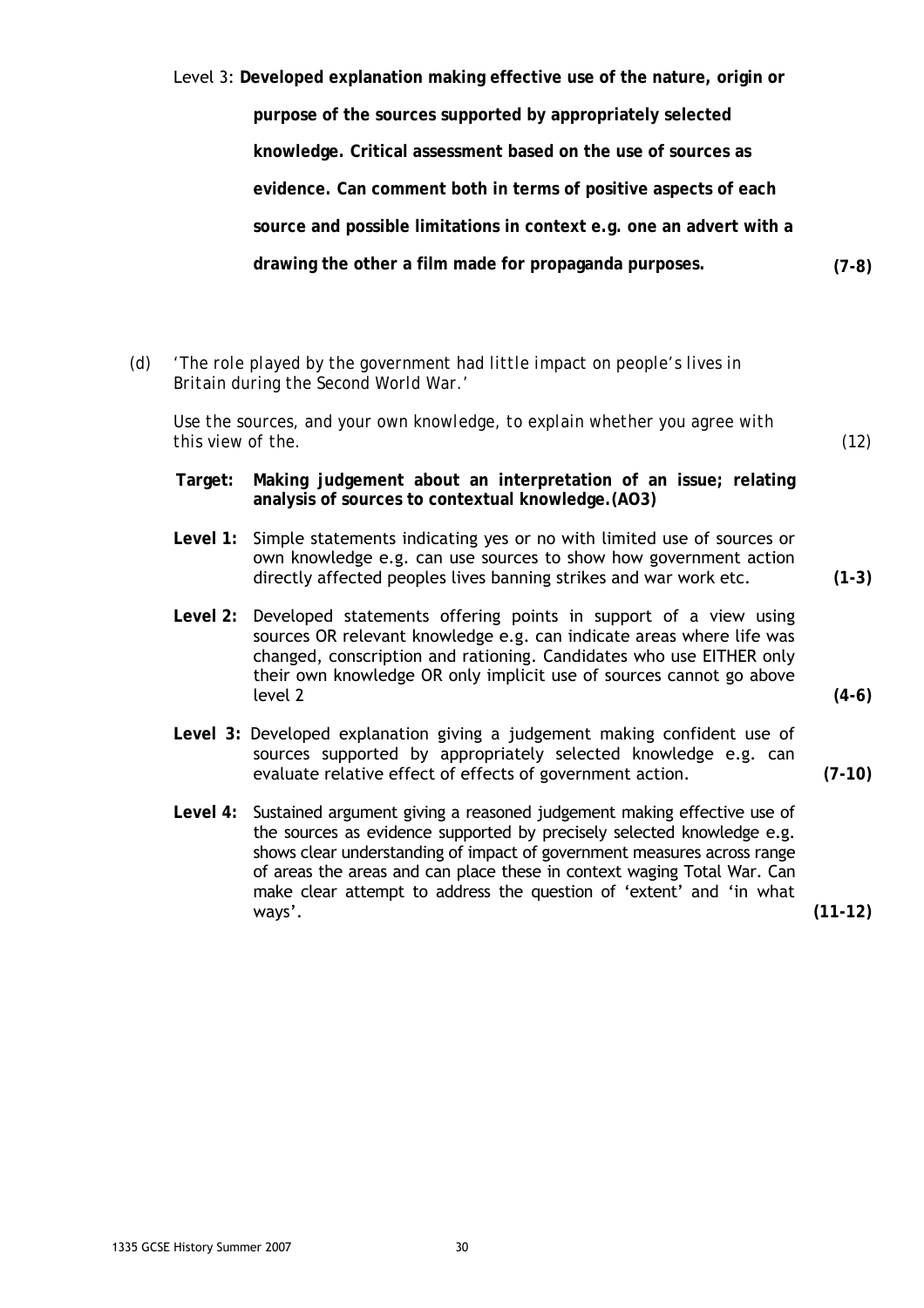- **9.**  Race Relations in a multi-cultural society since 1945
	- *Second World War? (4)*  **Target: Comprehension of a source. (AO2) Level 1:** Simple statements about comments on, name and foreign food was horrid or direct use of the source only.

*(a) What can you learn from Source A about reactions to immigrants after the* 

- **Level 2:** Developed statements making inferences from the source OR that clearly show understanding of the source and can give several examples of comment made that were negative about his polish background. **(1-2) (3-4)**
- *(b) Does the evidence of Sources B and C support what Source A says about reactions to immigrants? Explain your answer using all three sources (6)* 
	- **Target: Corroboration by cross referencing of sources. (AO2)**
	- **Level 1:** Simple statements noting one area of support or several basic statements such as mention of negative comments made in all three sources. N.B. Candidates who only refer to 2 sources can not go above the top of this level (max 3 marks)
	- **Level 2:** Developed statements noting areas of support or lack of it in all three sources e.g. can indicate discrimination shown in all three sources but less hostility shown in A and B in comparison to C. Can comment on extent of support for top mark.
- *(c) How useful are these sources in helping you understand race relations in Britain since 1980? (8)* 
	- **Target: Making judgement, relating analysis of sources to contextual knowledge. (AO2)**
	- **Level 1:** Simple statement about the sources as information at face value supported by some knowledge e.g. shows wealthy Asian at Ascot or views on race.
	- **Level 2:** Developed statements on value of the sources making effective use of both sources using origin/content OR can make inferences from the sources about value, e.g. Photograph showing one person and other from opinion poll in one newspaper. Max 4 for one source only. Max 5 marks for responses that fail to discuss value in context. **(1-3) (4-6)**
	- **Level 3:** Developed explanation making effective use of the nature, origin or purpose of the sources supported by appropriately selected knowledge. Critical assessment based on the use of sources as evidence, shows specific understanding of content but also the context of the sources such as when and why produced. Sees limitations but can also see value.

**(1-3)** 

**(4-6)**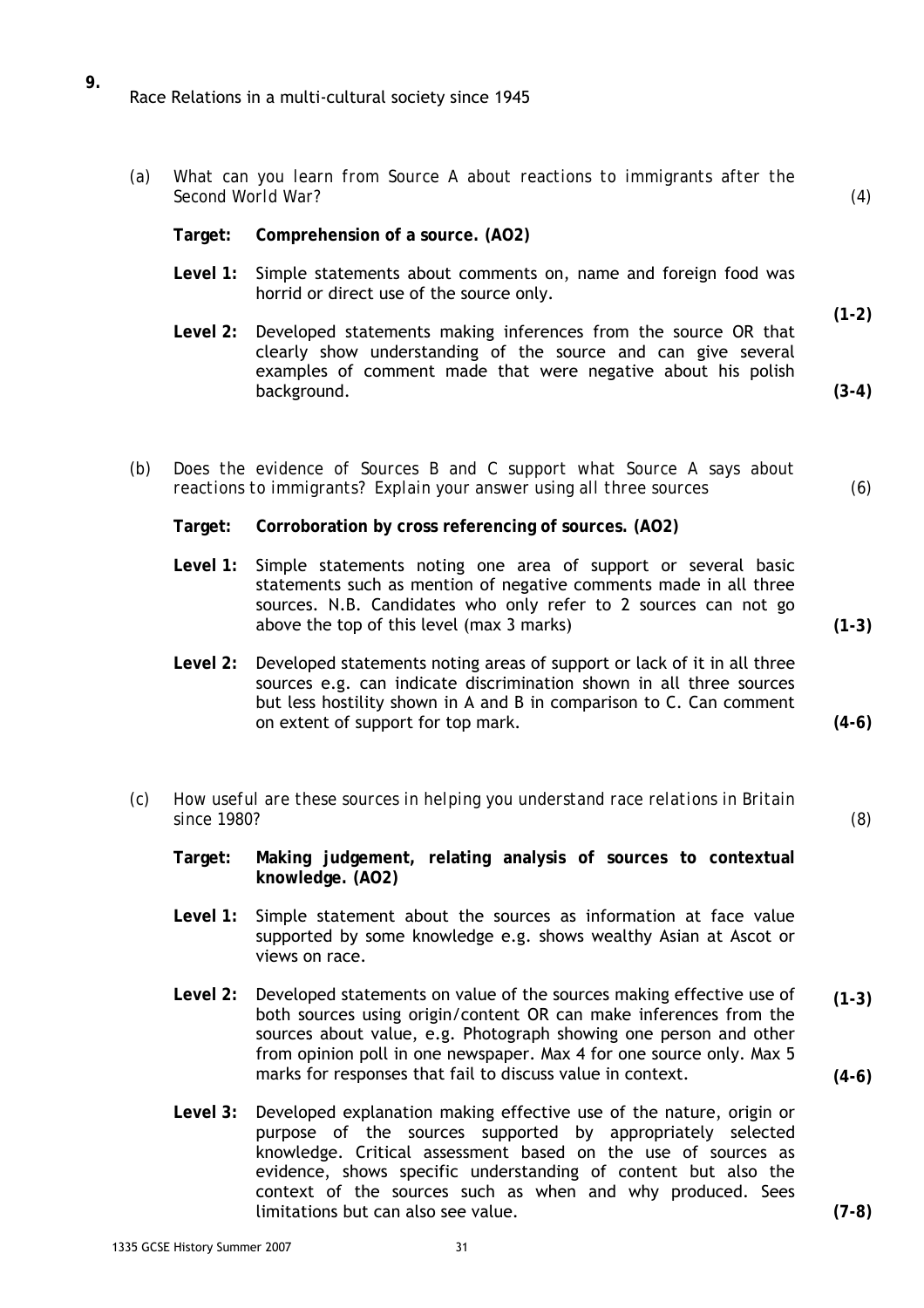*(d) 'There has been little improvement in race relations since the 1950s.'* 

*Use the sources and your own knowledge, to explain whether you agree with this view of race relations since the 1950s. (12)* 

- **Target: Making judgement abut an interpretation of an interpretation, relating analysis of sources to contextual knowledge. (AO3)**
- **Level 1:** Simple statements indicating yes or no with limited use of sources or own knowledge e.g. still present in society despite efforts or much less because of legislation or changes in attitude etc.
- **Level 2:** Developed statements offering points in support of a view using sources OR relevant knowledge e.g. can clearly indicate areas where relations between different groups have improved or areas where tensions and discrimination persist. Can make some attempt to balance answer. Candidates who use EITHER only their own knowledge OR only implicit use of sources cannot go above level 2 **(4-6)**
- **Level 3:** Developed statements giving a judgement making confident use of sources and supported by appropriately selected knowledge, e.g. understands that the issue is not one sided and can explain both the improvements and continuity as a result of efforts made of both discrimination and areas where it has improved with some use of own knowledge. **(7-10)**
- **Level 4:** Sustained argument giving a reasoned judgement making effective use of the sources as evidence supported by precisely selected knowledge e.g. shows clear understanding of the concept of balance and can place improvements and areas that still need attention in context. Can make some evaluation of extent.

**(11-12)** 

**(1-3)**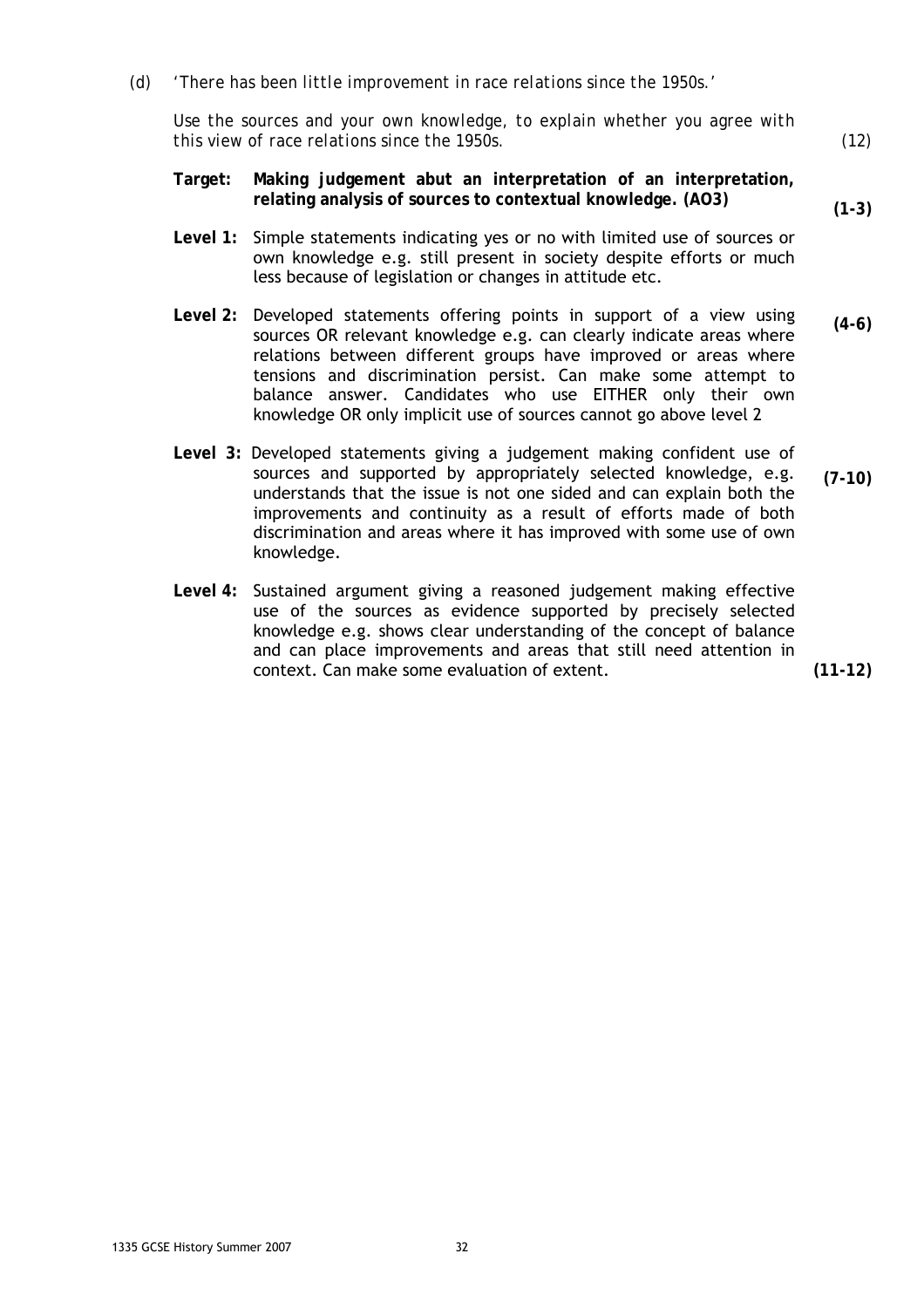#### **10**. **Northern Ireland c. 1964-1996**

| (a) | 1972?    | What can you learn from Source A about the situation in Northern Ireland in                                                                                                                                                                                                                | (4)     |
|-----|----------|--------------------------------------------------------------------------------------------------------------------------------------------------------------------------------------------------------------------------------------------------------------------------------------------|---------|
|     | Target:  | Comprehension of source (AO2)                                                                                                                                                                                                                                                              |         |
|     | Level 1: | Simple statements about the crisis such as riots and armed groups on<br>both sides etc.                                                                                                                                                                                                    | $(1-2)$ |
|     | Level 2: | Developed statements making inferences from the source OR clearly<br>understanding the source such as action and reasons for it. Can<br>comment possibly on rise in tensions etc.                                                                                                          | $(3-4)$ |
| (b) |          | Do Sources B and C support the evidence of Source A about the use of violence<br>in Northern Ireland? Explain your answer using all three sources.                                                                                                                                         |         |
|     | Target:  | Comparison and analysis of sources (AO2)                                                                                                                                                                                                                                                   |         |
|     | Level 1: | Simple statements noting one area of support OR several basic<br>statements such as all show or mention violence, A and B and C<br>agree but C also examines the role of the army. N.B. Candidates who<br>only refer to 2 sources can not go above the top of this level (max 3<br>marks). | $(1-3)$ |
|     | Level 2: | Developed statements noting areas of support or lack of it in all<br>three sources, e.g. Source A and C comment on hostility to "British<br>occupation etc. Can comment on extent of support for top mark.                                                                                 | $(4-6)$ |
| (c) |          | How useful are these sources in helping you to understand the effects of the<br>general strike in Northern Ireland in 1974?                                                                                                                                                                | (8)     |
|     | Target:  | Utility of sources (AO2)                                                                                                                                                                                                                                                                   |         |
|     | Level 1: | Simple statements using the sources regarding value simply as<br>information contained, e.g. shows a lorry being seized or attacks the<br>strikers in E etc.                                                                                                                               | $(1-3)$ |
|     | Level 2: | Developed statements on value making effective use of both sources                                                                                                                                                                                                                         |         |

- in terms of origin/content indicating value of sources OR can make inferences from the sources about value, e.g. one photograph of one incident or the other a speech from the Prime Minister. Max 4 for one source only. Max 5 marks for responses that fail to discuss value in context. **(4-6)**
- **Level 3:** Developed explanation of value that makes effective use of the sources as well as original nature and purpose is sustained by appropriately selected knowledge of relative value. Shows specific understanding of content but also the context of the sources such as when and why produced. Could show some knowledge of potential bias and certain anger in Source E but can also see value. **(7-8)**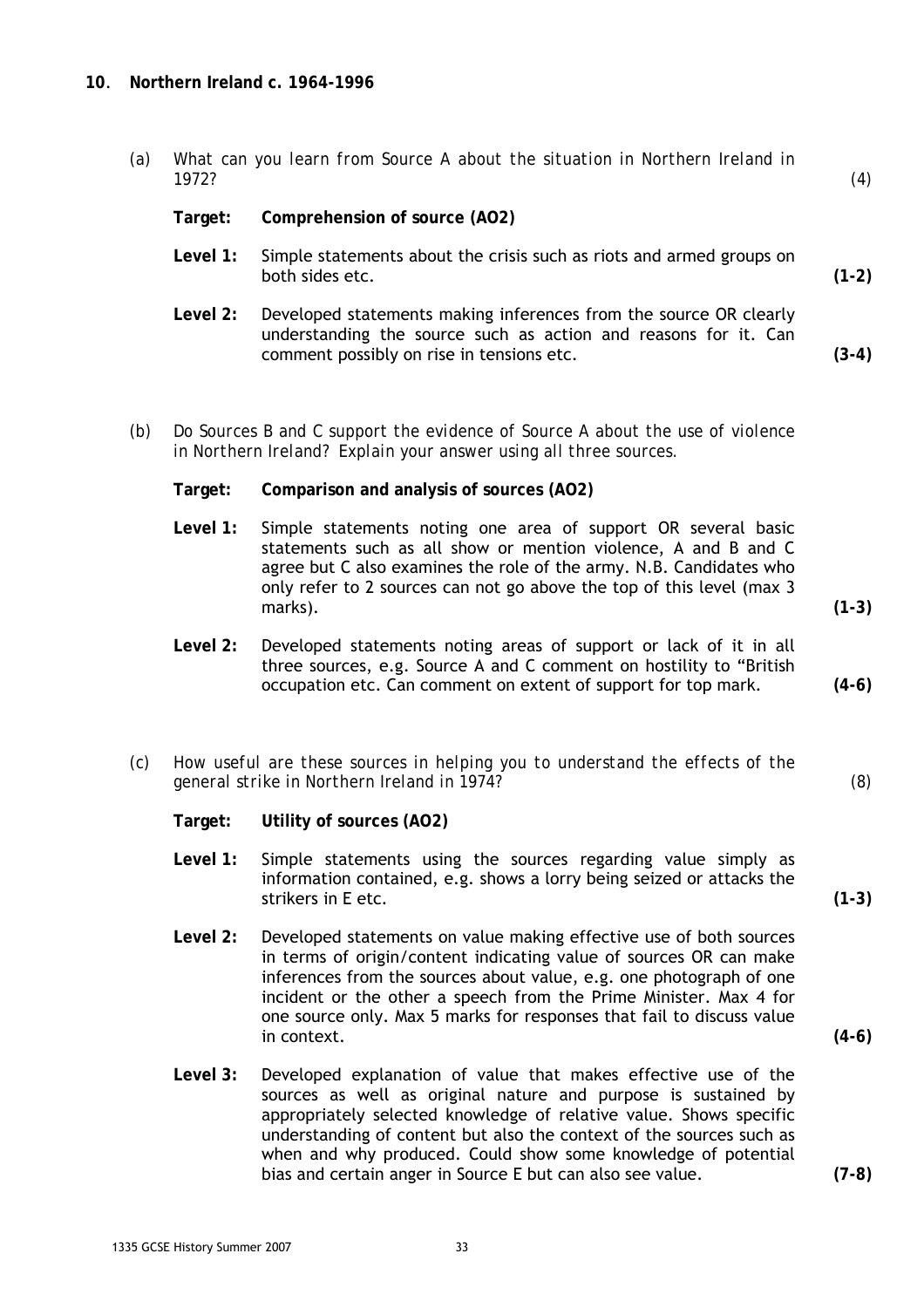*(d) 'The use of violence by both Protestant and Catholic para-military groups achieved nothing in Northern Ireland in the period to 1980'* 

*Use the sources, and your own knowledge, to explain whether you agree with this view……... (12)* 

- **Target: Assessment of interpretation in context (AO3)**
- **Level 1:** Simple statements indicating yes or no with limited use of sources or own knowledge e.g. can use sources to show violence and how this made peace less likely etc. **(1-3)**
- **Level 2:** Developed statements offering points in support of a view using sources OR relevant knowledge, e.g. yes violence helped create desire to see change in some areas of the population but also awareness of continued problems and conflicts and fear fuelling more distrust and hatred but some attempt at balance. Candidates who use EITHER only their own knowledge OR only implicit use of sources cannot go above level 2. **(4-6)**
- **Level 3:** Developed explanation giving a judgement making confident use of sources supported by appropriately selected knowledge e.g. although violence has continued can indicate positive areas in recent years and areas of cooperation between Catholics and Protestants. **(7-9)**
- **Level 4:** Sustained argument giving a reasoned judgement making effective use of the sources as evidence supported by precisely selected knowledge e.g. the sources suggest that little had been achieved but violence has produced efforts at reform such as the Peace Movement and other developments in search of a peaceful solution at the end of the century. **(10-12)**

1335 GCSE History Summer 2007 34